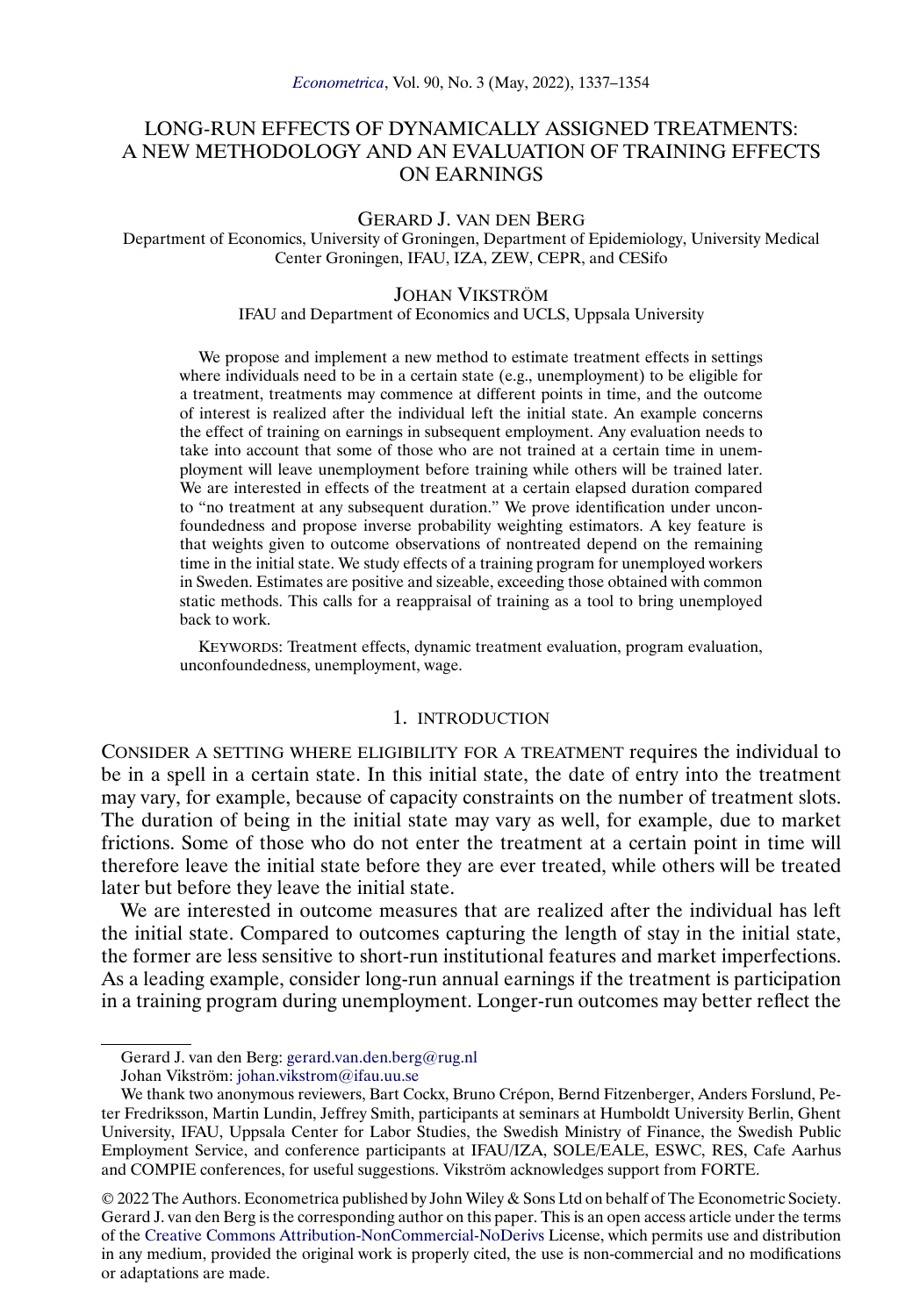<span id="page-1-0"></span>highest attainable earnings levels. In addition to this, long-run outcomes are relevant for cost-benefits analyses. (See Section 2 for a list of other examples.)

With a sufficiently long time horizon, the long-run earnings of the treated at any elapsed duration  $t$  are directly observable. The challenge is that the nontreated individuals at  $t$ cannot be straightforwardly used to construct an average counterfactual outcome for the treated. Under unconfoundedness, we can adjust for differences between the two groups. However, only those who leave the initial state before treatment provide information on no-treatment potential outcomes, and in the time periods after  $t$  some of the nontreated will receive the treatment before they leave unemployment. Individuals with a small probability of receiving the treatment in subsequent periods may remain nontreated longer. Moreover, for a given period-by-period treatment probability, the individuals with a high rate of leaving unemployment are more likely to remain nontreated. Both features (small probability of treatment in subsequent periods and high exit rate) may influence long-run earnings. To infer the causal effect of training, these features need to be controlled for.

We develop a novel approach to resolve this. Besides unconfoundedness, we do not impose structure on the assignment process. We establish identification and show that our setting differs from those in other bodies of work. As it turns out, the weights given to observations among those who are not treated after  $t$  do not only depend on observed confounders but also on the remaining time spent in unemployment. Simulation results confirm that an Inverse Probability Weighting (IPW) estimator is asymptotically unbiased and that the proposed bootstrap inference works well. We generalize the results in several ways, for example, by allowing for selection on time-varying covariates.

In the empirical analysis, we estimate the long-run earnings effects of the flagship training program for unemployed workers in Sweden. Earlier studies concluded that the program does not raise post-unemployment earnings (see the survey in [Forslund and](#page-16-0) [Vikström](#page-16-0) [\(2011\)](#page-16-0)), which motivated policymakers to cut down the program volume. Extensive administrative register data cover over 10 years after entry into unemployment. The estimated long-run earnings effects are persistently significantly positive and sizeable, exceeding those obtained by using traditional methods.1 This calls the view that such programs are rather ineffective into question, and suggests that there is scope for a reappraisal of training.

# 2. MODEL

# 2.1. *Potential Outcomes Framework and Observational Rule*

We let the time clock start at the moment of entry into the initial (or eligibility) state. The duration until the start of the treatment and the duration spent in the initial state are denoted by  $T_s$  and  $T_u$ , respectively, each with possible values  $1, 2, 3, \ldots$   $T_s$  is only observed if  $T_s \leq T_u$ . If the individual leaves the initial state before  $T_s$  is realized, then eligibility is lost and  $T_s$  will not be known. Throughout most of the paper, we consider effects on a long-run (or final) outcome Y that is realized after individuals left the initial state and that is observable for all individuals. Thus, in the baseline setting we always observe  $T_u$ and Y whereas  $T_s$  is only realized and observed if it does not exceed  $T_u$ .

<sup>&</sup>lt;sup>1</sup>Essentially, the static methods ignore that many nontreated individuals have short unemployment durations, and those individuals tend to have more favorable personal characteristics. The ranking of estimated effect sizes across methods is not universal across applications but depends on covariate values and on covariate effects on the conditional probabilities of leaving the initial state at different elapsed durations.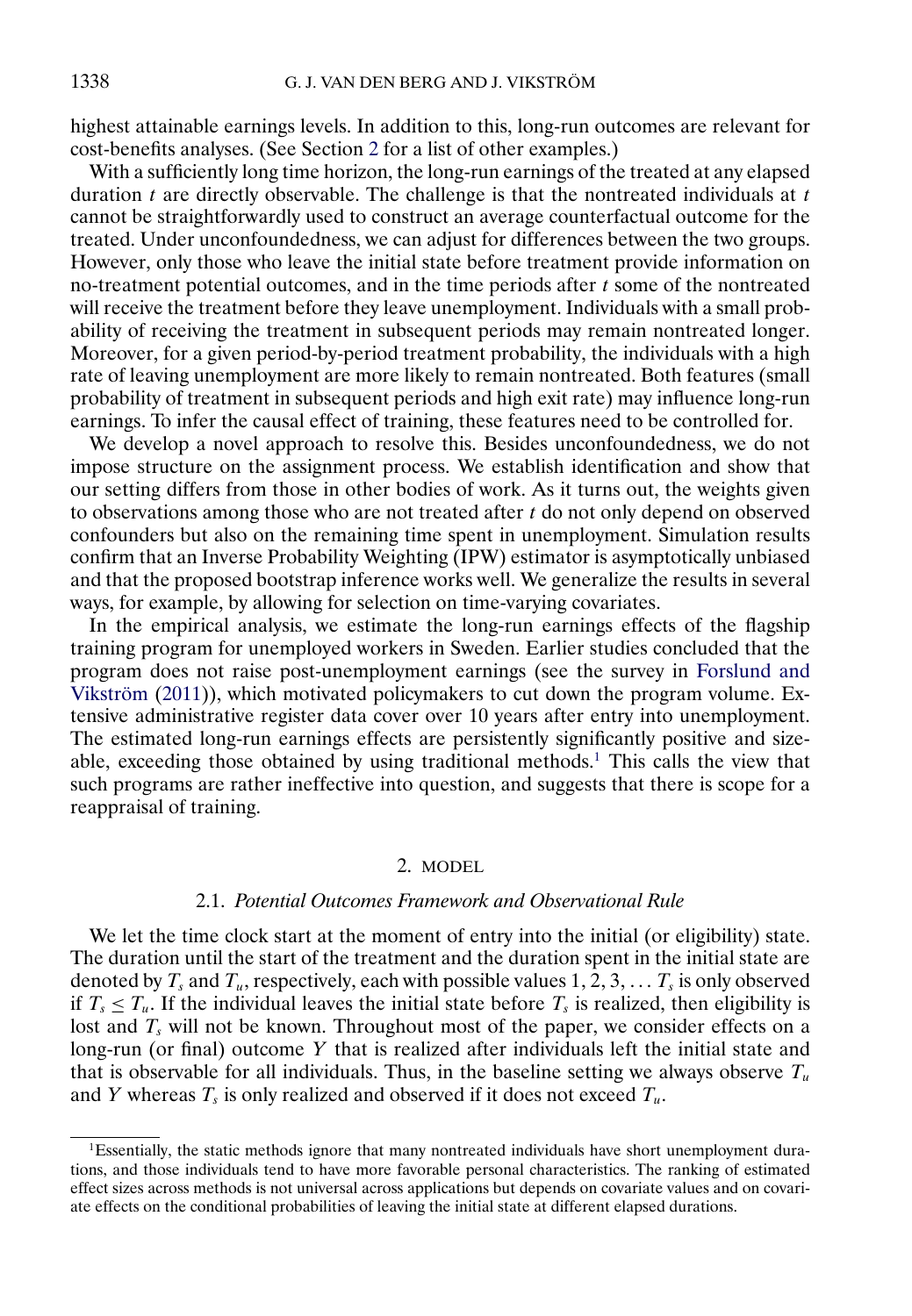<span id="page-2-0"></span>In the leading example, the treatment is participation in a training program, the initial state is unemployment, and the final outcome is annual earnings many years later. However, the setting applies to many other cases. In modern economies, individuals in conditions deemed unfavorable often qualify for subsidized treatments that are intended to kick-start the transition out of the unfavorable state and support the individual on an upward-sloping trajectory afterwards. Cost considerations may cause the time until entry into treatment to vary randomly at the individual level and this may lead to a situation where some individuals move out of unfavorable conditions before any treatment. Concrete examples include integration programs for immigrants, general education programs for homemakers, and cognitive-behavioral therapies for depressed individuals. The latter can be generalized to the usage of a particular medication while having a certain illness. In that case, the eligibility period is the duration of the illness during which the medication is prescribed. In demographic applications, fertility is an obvious example of an eligibility state. Fertility treatments or adoption opportunities may only be allowed before an adult has a child. Note that even if a policy or treatment is only intended to reduce the time in a certain state, a comprehensive policy evaluation should consider longer-run effects as these influence the ultimate costs and benefits.

We now introduce potential outcomes, following [Rubin](#page-17-0) [\(1974\)](#page-17-0). Assignment of an individual to a treatment starting date  $t_s$  leads to a potential time in the initial state  $T_u(t_s)$  and to a potential outcome  $Y(t_s)$ . Thus,  $T_u(\infty)$  and  $Y(\infty)$  capture the potential duration and the potential final outcome if the individual is assigned to be "never treated." In practice, infinity may be replaced by an upper bound on the eligibility interval length.

This setup does allow for indirect effects from  $t_s$  via  $T_u(t_s)$  to  $Y(t_s)$ .<sup>2</sup> We do not attempt to separate these out. Thus we examine the overall comprehensive effect on Y regardless of the pathway. This is why the potential outcomes are indexed only by  $t_s$  and not by  $t_u$ .

We take time to be discrete, and assume that, within each time period t with  $T_s \ge t$ , the binary event governing whether  $T_s = t$  versus  $T_s > t$  is realized before the binary event governing whether  $T_u = t$  versus  $T_u > t$ .

We adopt a "no anticipation" assumption to rule out that a future treatment assignment date affects relevant current events. Specifically, for any given individual, we have the following.

ASSUMPTION 1—No anticipation:

$$
P(T_u(t') = t) = P(T_u(t'') = t), \quad \forall t < \min(t', t''), \quad and
$$

$$
Y(t') = Y(t''), \quad \forall T_u(t') = T_u(t'') < \min(t', t'').
$$

The first part rules out that the timing of a future treatment affects the current probability of leaving the initial state [Abbring and van den Berg](#page-16-0) [\(2003\)](#page-16-0)). The second part rules out that the potential outcomes  $Y(t<sub>s</sub>)$  are affected by behavior before  $t<sub>s</sub>$  that is driven by the future treatment date  $t_s$ , *even* if this behavior is of no consequence for the moment of leaving the eligibility state before  $t_s$ . In particular, in the eligibility state, it is ruled out that private knowledge of the future moment of treatment affects the long-run outcome even

<sup>2</sup>In the leading example, the direct effect may capture that training improves the participants' human capital and ensuing labor earnings Y, while the indirect effect may capture that training speeds up exit out of unemployment and employers use the realized unemployment duration as a signal of worker quality, and hence pay higher earnings Y to trained workers.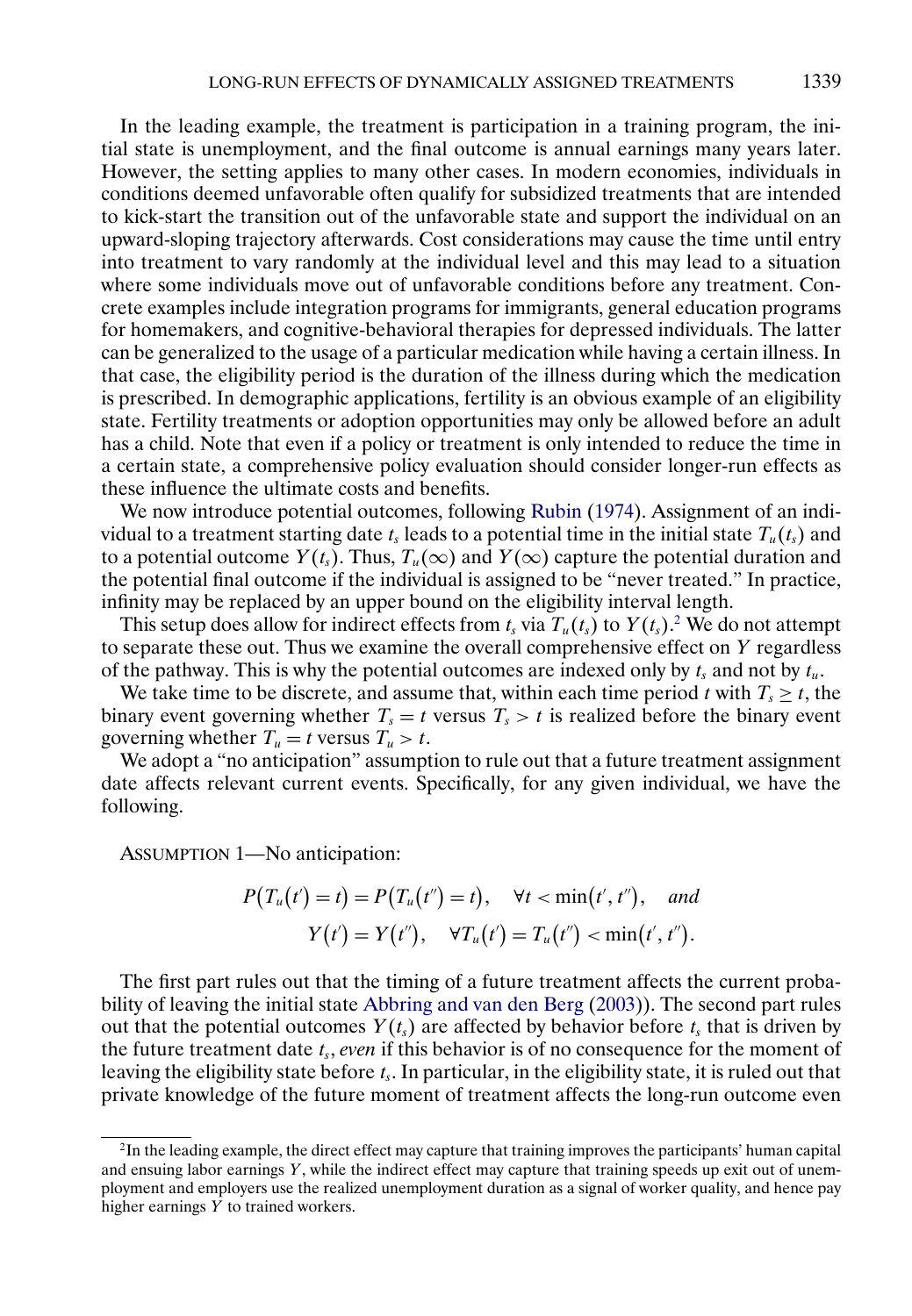<span id="page-3-0"></span>in cases where time in the eligibility state is not affected.<sup>3</sup> Taken together, the assumption ensures that individual outcomes do not vary with the moment of treatment as long as the treatment is not realized.

For derivations in later sections, it is useful to point out that the first part of the assumption implies that  $P(T_u(t_s) = t) = P(T_u(\infty) = t)$ ,  $\forall t < t_s$ . As we shall see, this allows us at times to replace the conditioning on survival of  $T_u(t_s)$  at elapsed durations up to  $t_s$ by conditioning on survival of  $T_u(\infty)$  at such elapsed durations.

By Assumption [1,](#page-2-0) we have the following observational rule for  $Y$ :

$$
Y = \sum_{t=1}^{T_u} [\mathbf{I}(T_s = t) Y(t)] + \mathbf{I}(T_s > T_u) Y(\infty), \tag{1}
$$

where **I**() is the indicator function. The first part of the right-hand side states that if the individual is treated before leaving the initial state, then we observe the long-run potential outcome corresponding to the actually observed time to treatment. The second part states that if an individual exits the initial state without having been treated then the observed outcome is the outcome corresponding to the assignment "never treated."

Accordingly, the observed outcomes at the individual level can be expressed as

$$
T_u
$$
,  $T_s \cdot \mathbf{I}(T_s \leq T_u)$ ,  $Y(T_s) \cdot \mathbf{I}(T_s \leq T_u)$ ,  $Y(\infty) \cdot \mathbf{I}(T_s > T_u)$ .

### 2.2. *The Dynamic Evaluation Challenge*

Our prime object of interest is the average treatment effect of  $t_s$  on  $Y$  among those who are actually treated at  $t_s$ ,

$$
\text{ATET}(t_s) = E(Y(t_s) - Y(\infty) \mid T_s = t_s, T_u(t_s) \ge t_s), \tag{2}
$$

This contrasts a treatment start at  $t_s$  with the assignment to be "never treated."<sup>4</sup>

The *first* component of the expression for  $\text{ATET}(t)$  is identified from a random sample of observed outcomes Y of those treated at time  $T_s$ :

$$
E(Y(t_s)|T_s = t_s, T_u(t_s) \ge t_s) = E(Y|T_s = t_s, T_u \ge t_s).
$$
\n(3)

The evaluation challenge originates from the *second* component of  $\text{ATET}(t_s)$ , that is, the counterfactual outcome  $E(Y(\infty)|T_s = t_s, T_u(t_s) \ge t_s)$ . The observational rule in (1) illustrates the main issues. First of all, it is clear that only nontreated individuals, that is, individuals with  $T_s > T_u$ , can be informative on the counterfactual outcome under never treatment. Individuals who are not treated at  $t<sub>s</sub>$  but are treated later are not informative on the counterfactual outcome under never treatment. After all, since they are ultimately treated, their observed final outcome Y corresponds to a potential outcome under a treatment.

<sup>&</sup>lt;sup>3</sup>The second part of Assumption [1](#page-2-0) only considers  $T_u(t') = T_u(t'')$  because if  $T_u(t') \neq T_u(t'')$  then a difference in the long-run outcomes  $Y(t')$  and  $Y(t'')$  may be ascribed to an effect of  $T_u$  on  $Y$ .

<sup>4</sup>The focus on ATET is motivated by the policy relevance of ATET and is in line with the prominence of ATET in the economic evaluation literature on which we build. Below we discuss the aggregation of  $\text{ATET}(t_s)$ into ATET. An alternative object of interest is the average treatment effect of  $t_s$  on Y among all those who, if they were assigned to t<sub>s</sub>, would still be in the initial state at that time t<sub>s</sub>. We refer to this as ATE(t<sub>s</sub>) :=  $E(Y(t<sub>s</sub>) Y(\infty) | T_u(t_s) \ge t_s$  and discuss results on this in Appendix B.2 of the Online Supplementary Material (van den Berg and Vikström [\(2022\)](#page-16-0)).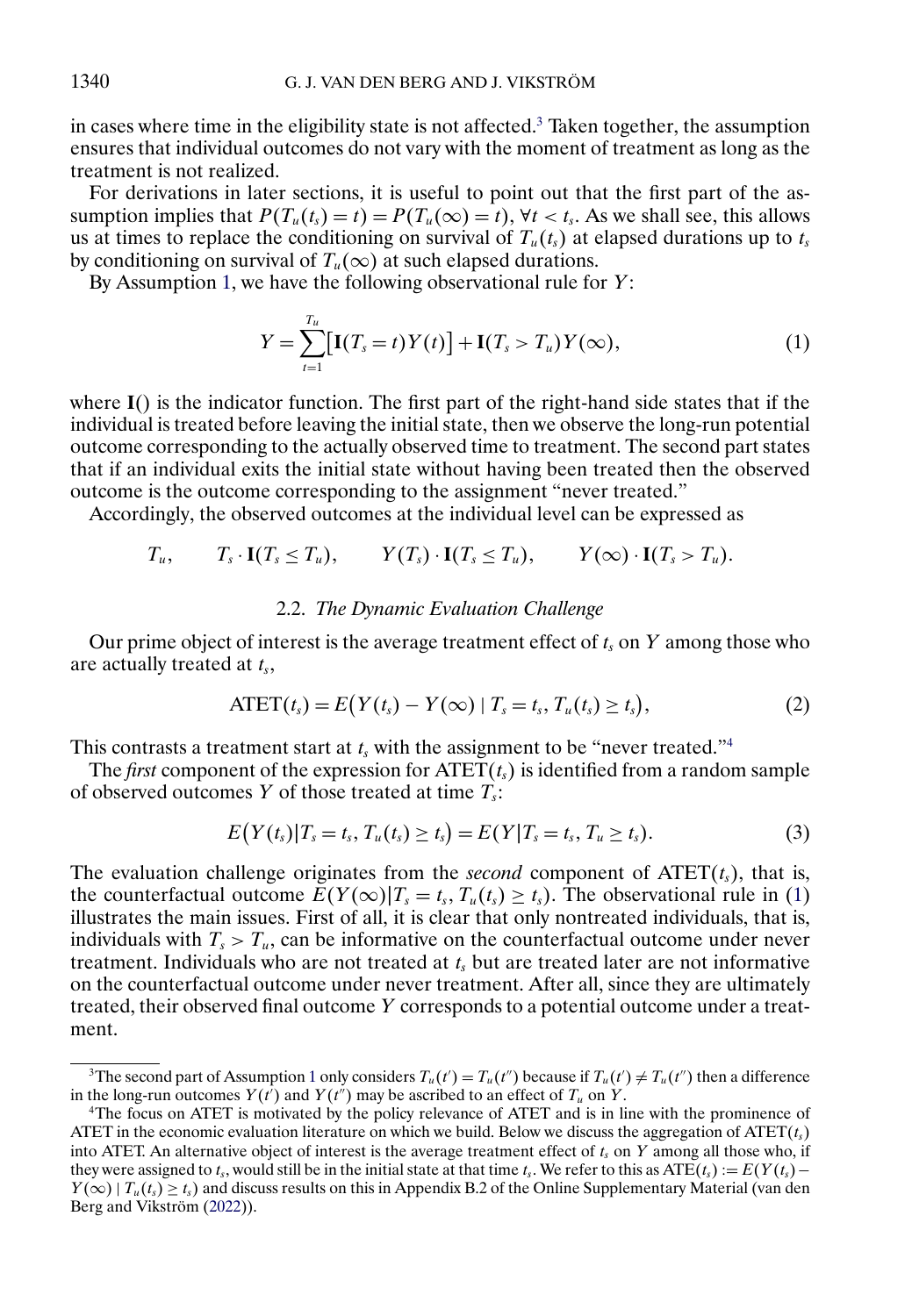<span id="page-4-0"></span>Now, the potential control group of nontreated, defined by  $T_s > T_u \ge t_s$ , in general constitutes a selective sample. It depends on the survival times  $T_u$  (i.e., on an intermediate outcome which may affect the outcome of interest), since the probability of treatment enrollment by construction increases with the time in the initial state. Thus, for a given period-by-period treatment probability, individuals with longer unemployment durations are less likely to remain nontreated. This arises purely because of the dynamic nature of the treatment assignment. To phrase this differently, individuals with relatively short durations after a treatment at  $t_s$  are overrepresented in the group of nontreated. Thus, even if we assume that treatment assignment is unconfounded, treatment assignments in subsequent time periods cause the group of nontreated to be systematically different.

### 3. A DYNAMIC EVALUATION APPROACH

### 3.1. *Sequential Unconfoundedness*

We consider time-invariant covariates (observed individual characteristics)  $X$  and later extend to cases with time-varying covariates. Our key identifying assumption is that in each period the treatment assignment is random among the not-yet-treated survivors, conditional on X. This can be called a sequential unconfoundedness assumption. Formally, let the binary indicator  $P_t := 1$  iff  $T_s = t$ . Then we have the following.<sup>5,6</sup>

ASSUMPTION 2—Sequential unconfoundedness: *For all* t,

$$
P_t \perp Y(\infty) \mid X, T_s \geq t, T_u(\infty) \geq t.
$$

The above assumption is implied by a dynamic version of [Rosenbaum and Rubin'](#page-17-0)s [\(1983\)](#page-17-0) ignorable assignment or unconfoundedness assumption,

ASSUMPTION 3—Unconfoundedness:

$$
T_s \bot Y(\infty) \mid X.
$$

[Imbens](#page-16-0) [\(2000\)](#page-16-0), in his study on multivalued treatments under unconfoundedness, weakens [Rosenbaum and Rubin'](#page-17-0)s [\(1983\)](#page-17-0) assumption to pairwise independence of the treatment, at any possible treatment value  $t$ , from the corresponding potential outcome conditional on covariates. This resembles the relaxation from Assumption 3 to 2. In each approach, this paves the way for the use of separate propensity scores by each  $t$ . However, due to the dynamic nature of our framework, we need to condition on being in the initial state and we need to deal with eligibility after  $t$  of those not yet treated at  $t$ , so that the inferential method developed in [Imbens](#page-16-0) [\(2000\)](#page-16-0) is not suitable here. Section [3.4](#page-7-0) contains additional discussion on differences with approaches in the literature.

(Sequential) unconfoundedness is plausible for some applications but not for others. In the case of training programs for unemployed workers, the argument has been made that caseworkers determine the assignment and that the register data used in the analysis

<sup>&</sup>lt;sup>5</sup>For the ATE( $t_s$ ) discussed in Appendix B.2 of the Online Supplementary Material, we need conditional independence of  $P_t$  from both  $Y(t)$  and  $Y(\infty)$ .

<sup>&</sup>lt;sup>6</sup>At first sight, the special role of  $T_u(\infty)$  in the conditioning set may seem puzzling. However, by virtue of Assumption [1,](#page-2-0) for any treatment assignment date  $t_s > t$ , the conditioning on  $T_u(t_s) \ge t$  is equivalent to the conditioning on  $T_u(\infty) \geq t$ . Indeed, we may replace  $T_u(\infty) \geq t$  at no cost by  $T_u \geq t$  although this expresses the assumption in terms of an intermediate outcome.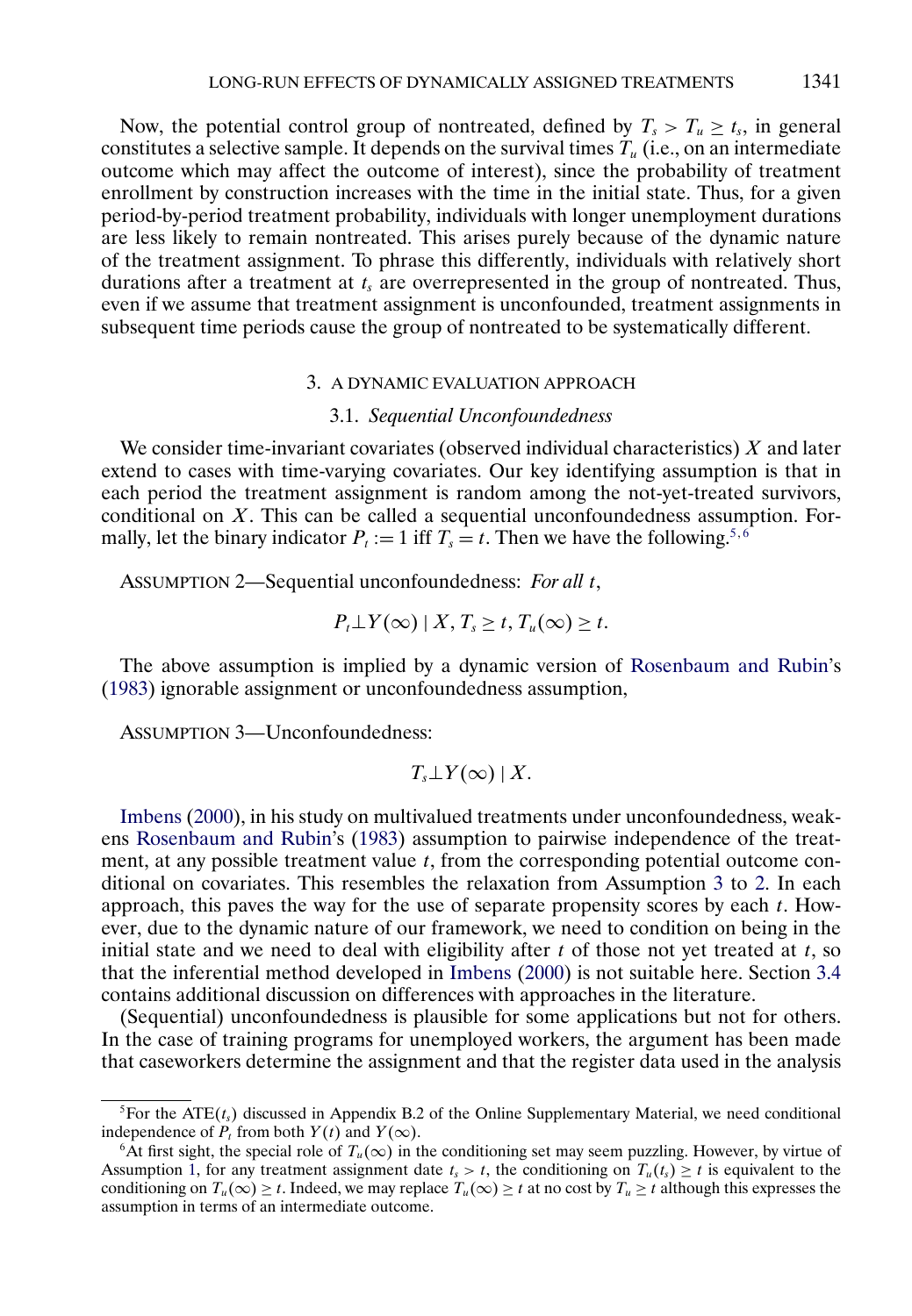<span id="page-5-0"></span>includes the information used by the caseworkers when deciding on the assignment. In general, unconfoundedness seems more likely if the data include measures of individual motivation, noncognitive abilities, and other personality traits that may affect treatment assignment as well as outcomes, or if the data contain markers of those traits, such as variables describing past choices and outcomes. However, depending on the context and the data, it is possible that caseworkers may select individuals based on characteristics of the latter that we do not observe and cannot capture by other observed indicators; so caseworker selection alone is not sufficient to justify the unconfoundedness assumption. Similarly, workers may aim to schedule their entry into training while taking account of outcome determinants that we do not observe.7

As usual with evaluation methods, we impose a "common support" condition: for all t and X,  $Pr(P_t = 1 | T_s \ge t, T_u \ge t, X) < 1$ . The usual SUTVA condition also needs to hold, ruling out various types of interference between the units in the sample (see, e.g., [Wooldridge](#page-17-0) [\(2010\)](#page-17-0)). For expositional convenience, we do not refer to these two conditions in most of the exposition.

# 3.2. *The Gist of the Approach in a Simple Setting*

This subsection describes the gist of our method in a simplified setting with two periods in which the treatment can take place whereas no treatments can occur thereafter. We consider the effect of treatment in the first period, ATET(1) =  $E(Y(1) - Y(\infty) | T_s = 1)^8$ .

Note that  $E(Y(1)|T_s = 1) = E(Y|T_s = 1)$  follows directly from the observational rule. We now show that  $E(Y(\infty)|T_s = 1)$  is identified as well. If we condition on X then, by Assumption [2,](#page-4-0) the treated and nontreated are comparable:

$$
E(Y(\infty)|T_s = 1, X) = E(Y(\infty)|T_s > 1, X).
$$
\n(4)

By the law of iterated expectations,

$$
E(Y(\infty)|T_s > 1, X)
$$
  
= Pr(T<sub>u</sub> = 1|T<sub>s</sub> > 1, X)E(Y(\infty)|T<sub>s</sub> > 1, T<sub>u</sub> = 1, X)  
+ Pr(T<sub>u</sub> > 1|T<sub>s</sub> > 1, X)E(Y(\infty)|T<sub>s</sub> > 1, T<sub>u</sub> > 1, X). (5)

That is, the counterfactual outcome under never treatment is decomposed into average outcomes for individuals with  $T_u = 1$  and with  $T_u > 1$ . Note that probabilities  $Pr(T_u =$  $1|T_s > 1, X)$  and  $Pr(T_u > 1 | T_s > 1, X)$  are observed.

Next, the group with  $T_u = 1$  in equation (5) consists of nontreated individuals who exit directly in period 1. For this group, the observational rule in [\(1\)](#page-3-0) and Assumption [1](#page-2-0) give

$$
E(Y(\infty)|T_s > 1, T_u = 1, X) = E(Y|T_s > 1, T_u = 1, X).
$$
\n(6)

This follows since for nontreated individuals with  $T_s > T_u$ , the observed long-run outcome Y equals the nontreated long-run potential outcome  $Y(\infty)$ .

<sup>&</sup>lt;sup>7</sup>Note that our assumptions do not rule out that time in the initial state and the long-run outcome are affected by shared unobserved confounders.

<sup>&</sup>lt;sup>8</sup>Note that for the effect of a treatment in the first period there is no need to condition on survival.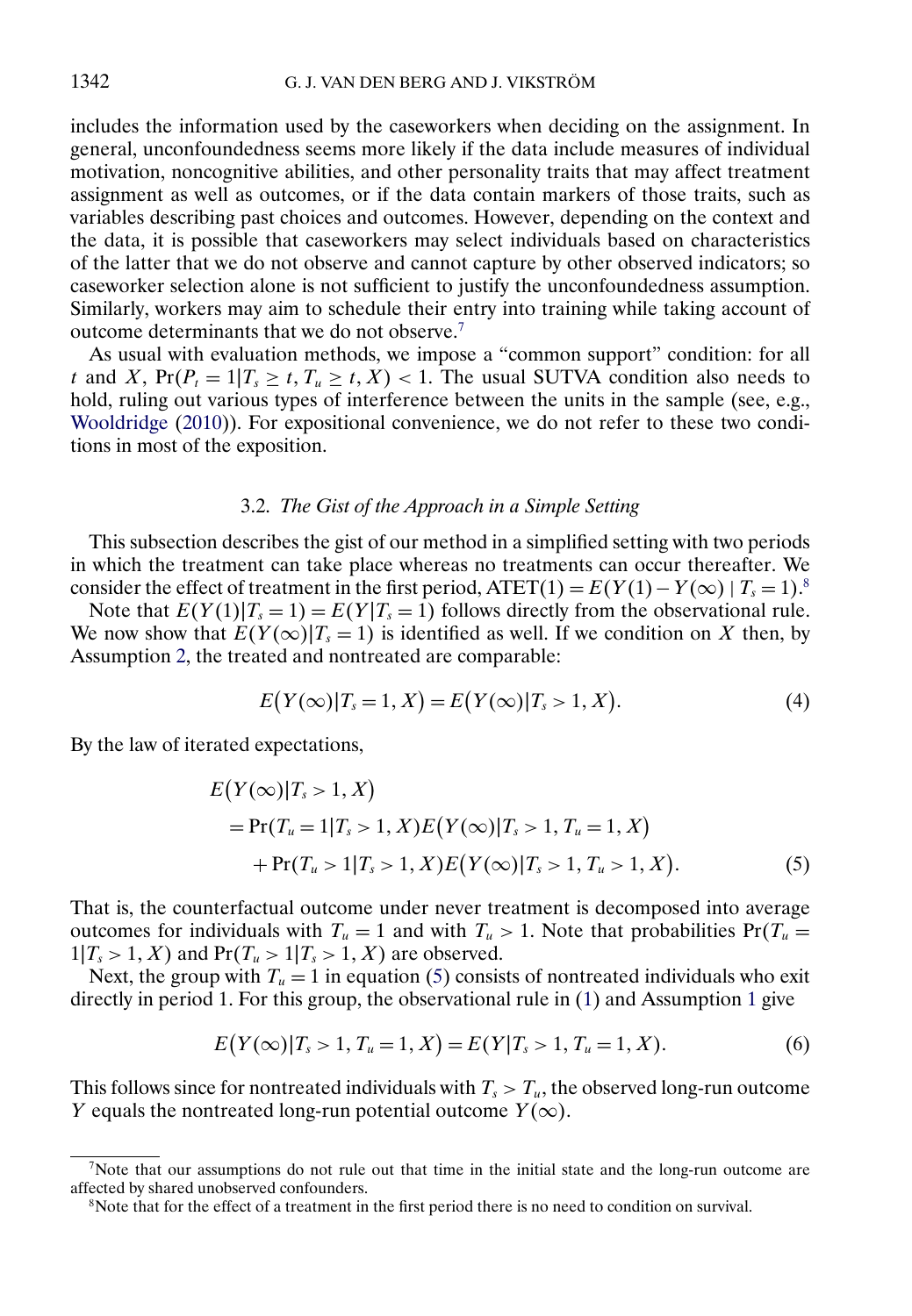<span id="page-6-0"></span>For the group with  $T_u > 1$ , in equation [\(5\)](#page-5-0), that is, those who survive at least one additional time period, we have by Assumption [2,](#page-4-0)

$$
E(Y(\infty)|T_s > 1, T_u > 1, X) = E(Y(\infty)|T_s > 2, T_u > 1, X),
$$
\n(7)

that is, among the nontreated survivors, conditional on  $X$ , those who become treated in period 2 are comparable to those who remain nontreated. Here, we use that Assumption [1](#page-2-0) justifies the replacement of  $T_u(\infty) > 1$  by  $T_u > 1$  when invoking Assumption [2](#page-4-0) (recall the previous subsection). Next, since there are no treatments after period 2 and under noanticipation, those with  $T_s > 2$  remain nontreated, so that for this group the observed long-run outcome Y equals the nontreated long-run potential outcome,  $Y(\infty)$ :

$$
E(Y(\infty)|T_s > 2, T_u > 1, X) = E(Y|T_s > 2, T_u > 1, X).
$$
\n(8)

Then, by  $(4)$ – $(8)$  we have

$$
E(Y(\infty)|T_s = 1, X)
$$
  
= Pr(T<sub>u</sub> = 1|T<sub>s</sub> > 1, X)E(Y|T<sub>s</sub> > 1, T<sub>u</sub> = 1, X)  
+ Pr(T<sub>u</sub> > 1|T<sub>s</sub> > 1, X)E(Y|T<sub>s</sub> > 2, T<sub>u</sub> > 1, X). (9)

That is, the long-run outcomes for nontreated units with  $T_u = 1$  and  $T_u > 1$  are weighted in a specific way, based on the exit probabilities  $Pr(T_u = 1 | T_s > 1, X)$ , and this allows us to recover the long-run outcome under no treatment. In particular, this deals with the fact that some of the nontreated become treated in the second period.

#### 3.3. *Identification in the General Case*

In Appendix A of the paper, we generalize the above derivations to the general case by proving the following theorem.

THEOREM 1—ATET: *If Assumptions* [1](#page-2-0) *and* [2](#page-4-0) *hold*, *then*

 $\text{ATET}(t_s) = E(Y | T_s = t_s, T_u \ge t_s)$ 

$$
-E_{X|T_s=t_s,T_u\geq t_s}\left[\sum_{k=t_s}^{T_u^{\max}}h(k,X)\left[\prod_{m=t_s}^{k-1}[1-h(m,X)]\right]E(Y|T_s>k,T_u=k,X)\right],
$$

*where*

$$
h(t, X) = \Pr(T_u = t | T_s > t, T_u \geq t, X)
$$

and where  $T_u^{\max}$  is maximum possible time in the initial state, and we apply the notation  $\prod_{m=t_s}^{t_s-1}\cdots=1.$ 

In sum, the nontreated group (consisting of individuals leaving the initial state before becoming treated or actually never would have become treated) can be used to identify the counterfactual outcome for those treated after a certain elapsed duration. Theorem 1 shows that this is achieved by giving individuals leaving the initial state a differential weight depending on the duration in that state.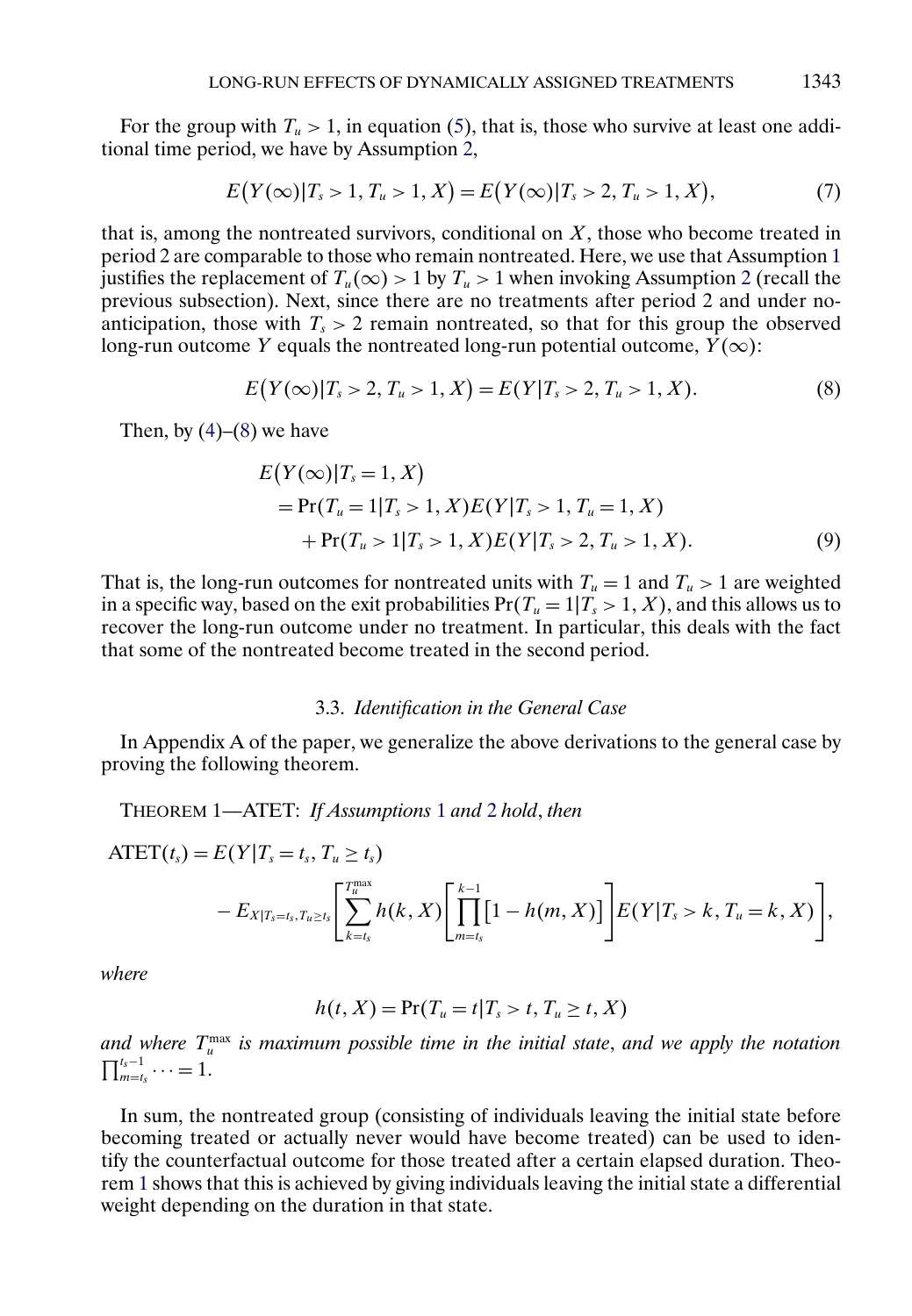<span id="page-7-0"></span>ATET( $t_s$ ) can be aggregated over the distribution of  $T_s$  among those with a realized treatment (so with  $T_u \geq T_s$ ) in order to identify an overall average effect of the program for the population of treated over all possible t<sub>s</sub>. Specifically, ATET =  $E_{T<sub>s</sub>}[E(Y(t<sub>s</sub>) Y(\infty)$  |  $T_s = t_s$ ,  $T_u(t_s) \ge t_s$ ] where the outer expectation is taken over the distribution of  $T_s | T_u \geq T_s$ .

# 3.4. *Relation to Approaches in the Literature*

In biostatistics, Robins and coauthors have developed a methodology for dynamic evaluation based on sequential unconfoundedness (see [Robins and Hernán](#page-17-0) [\(2009\)](#page-17-0) and [Hernán and Robins](#page-16-0) [\(2020\)](#page-16-0) for extensive overviews). This aims to compare dynamic *regimes* g covering a time period with length K and characterized by a sequence of *treatments* or *exposures*  $a(t)$  that may vary over time t. In a given regime, the value of  $a(t)$ may depend on treatments in previous periods and on current and previous values of observed time-varying covariates  $L(t)$ . The latter may depend on its previous values and on previous exposures as well as on unobserved confounders. In common applications,  $a(t)$ denotes the dosage of a medication provided at time t and  $L(t)$  is a biomarker capturing the current health status of the patient. The key objects of interest are the ATE that compare potential outcomes  $Y_g$  across two regimes g' and g'', that is,  $\mathbb{E}(Y_{g}) - \mathbb{E}(Y_{g''})$ . The ATET is not considered because there is no single regime that is promoted as the benchmark regime over and above other treatment regimes. An assumption similar to common support assumptions states that for every possible history of covariates and past treatments, each current treatment exposure value has a positive probability density of being attained in the data. A natural interpretation is that, in real-life data, for any given history up to  $t$ , some patients will receive a medication at  $t$  and others will not.

We consider the nonparametric setting closest to ours, that is, with continuous outcomes  $Y$  that are realized and observed for every subject at time  $K$  [\(Robins and Hernán](#page-17-0) [\(2009\)](#page-17-0), Chapter 23). In this setting, we may define regimes g by the first point in time  $t_s$  at which a treatment is given. However, this does not lend itself to inclusion of an eligibility state. Among individuals with a history stipulating that they leave an eligibility state at  $t_s - 1$  and never entered treatment before or at  $t_s - 1$ , we can rule out with probability one that they will begin the treatment at  $t_s$ , which violates their version of the common support assumption. Indeed, their ATE is not identified in our approach. The literature by Robins and coauthors does not discuss eligibility states. In medical applications, a setting where a treatment can be switched on or off in any period is often more reasonable.<sup>9</sup>

Approaches by Robins and coauthors have been adopted in economics by [Lechner](#page-16-0) [\(2009\)](#page-16-0) and [Lechner and Miquel](#page-16-0) [\(2010\)](#page-16-0). Here, the treatment in a certain period may depend on current values of intermediate outcomes, and covariates and treatments are essentially observed for all units in all periods. In their innovative application to active

<sup>9</sup>To further push for formal equivalence, one may introduce ad hoc restrictions on the set of possible regimes g. For this, one may include the duration in the eligibility state  $T_u$  in the time-varying covariates  $L(t)$  and impose that the only possible regimes are those where the treatment cannot begin if  $T_u$  has already been realized. However, this subsequently requires a number of nontrivial changes in the model framework and in the end leads to an alternative framework (details available upon request). Robins and coauthors have not considered settings where the set of *all* possible regimes is restricted in such a way. Again, this is reflected in a discrepancy in terms of the ATE objects of interest. Even if we take (in obvious notation)  $t''_s = \infty$ , the ATE as defined by Robins and coauthors is smaller in absolute value than ours because the former includes the (zero) contributions by individuals who leave the eligibility state before treatment in each of the two regimes considered.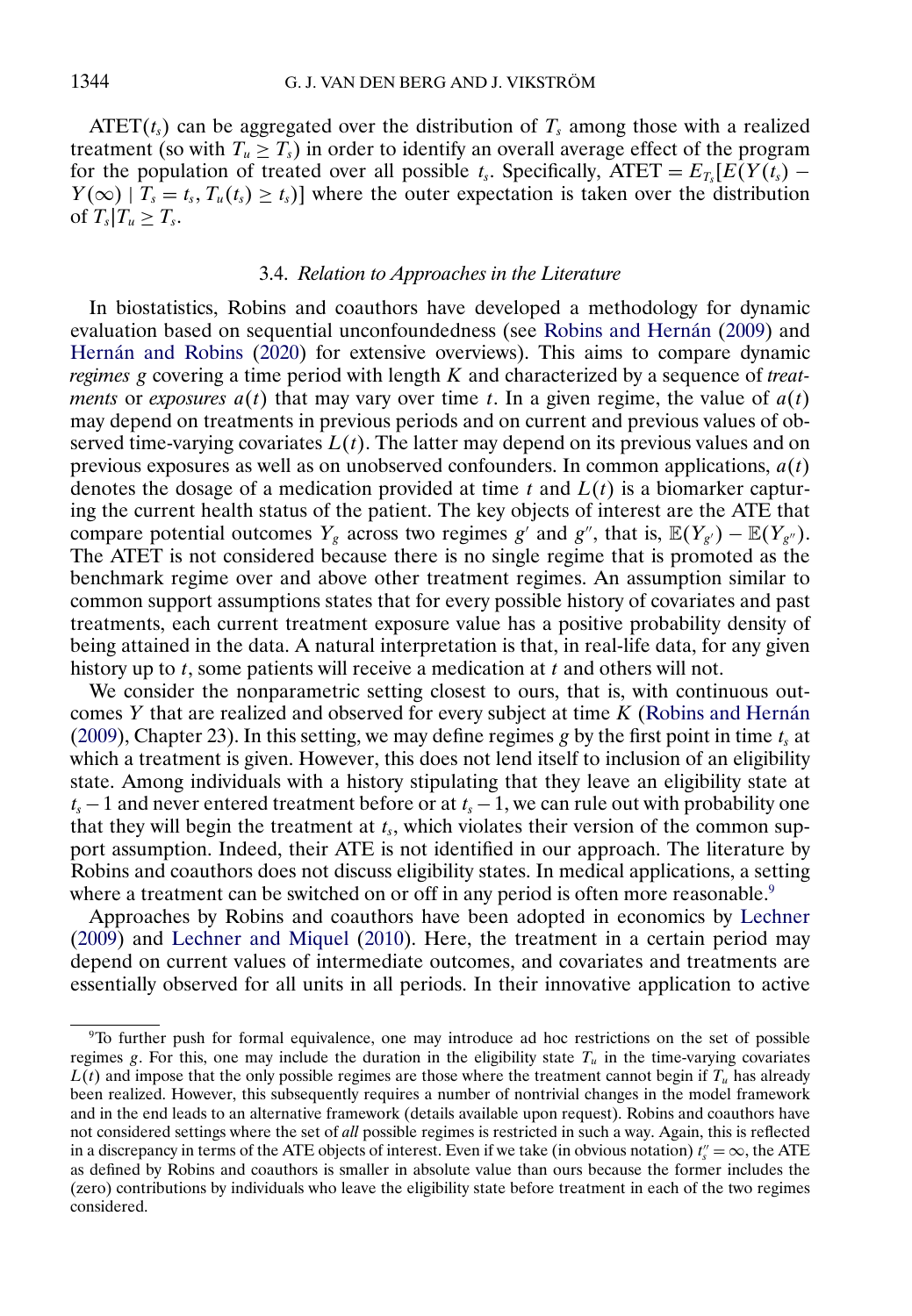<span id="page-8-0"></span>labor market policies, [Lechner and Wiehler](#page-16-0) [\(2013\)](#page-16-0) compare different sequences of program participation (exposure) and unemployment before eligibility loss comes into play, and they examine if the timing of the exposure within the sequence matters. This approach warrants groups with different types of sequences to have a similar total sequence length, which is pointed out and discussed carefully by [Lechner and Wiehler](#page-16-0) [\(2013\)](#page-16-0). In our terminology, this involves conditioning on remaining in the eligibility state for a certain amount of time, which is not compatible with our setting. The [Lechner and Wiehler](#page-16-0) [\(2013\)](#page-16-0) approach is attractive when evaluating sequences of different types of treatments if the main interest is in the comparison of sequences before eligibility loss comes into play.10

# 3.5. *Estimation*

The identification results suggest estimators of the ATETs. In Appendix B.1 of the Online Supplementary Material, it is shown that if Assumptions [1](#page-2-0) and [2](#page-4-0) hold. Then an unbiased estimator of  $\text{ATET}(t_s)$  is

$$
\widehat{\text{ATET}}(t_s) = \frac{1}{\pi(t_s) N_{t_s}} \sum_{i \in T_{s,i} = t_s, T_{u,i} \ge t_s} Y_i
$$
\n
$$
- \frac{1}{\sum_{i \in T_{s,i} > T_{u,i} \ge t_s} w^{t_s}(T_{u,i}, X_i)} \sum_{i \in T_{s,i} > T_{u,i} \ge t_s} w^{t_s}(T_{u,i}, X_i) Y_i, \tag{10}
$$

where  $N_t$  is the number of nontreated survivors at the beginning of t and  $\pi(t) = Pr(T_s =$  $t|T_s \ge t, T_u \ge t$ ) while the weights  $w^{t_s}(\cdot, \cdot)$  are specified as

$$
w^{t_s}(t_u, X) = \frac{p(t_s, X)}{1 - p(t_s, X)} \cdot \frac{1}{\prod_{m=t_{s+1}}^{t_u} [1 - p(m, X)]},
$$
  
\n
$$
p(t, X) = \Pr(T_s = t | T_s \ge t, T_u \ge t, X).
$$
\n(11)

These weights  $w^{t_s}(\cdot, \cdot)$  are replaced by estimated weights containing estimates of the treatment probabilities (propensity scores)  $p(\cdot, \cdot)$ , which also estimate  $\pi(\cdot)$ . This follows the ideas of [Horovitz and Thompson](#page-16-0) [\(1952\)](#page-16-0) and weighs the outcome responses of the treated and nontreated toward the target population.<sup>11</sup>

Note that in the estimator, only nontreated individuals provide information about the counterfactual outcome under never treatment for those treated at  $t_s$ . The term  $p(t_s, X_i)/(1 - p(t_s, X_i))$  in the weights follows IPW estimators in the static evaluation

<sup>10</sup>As an alternative approach, [Lechner](#page-16-0) [\(1999,](#page-16-0) [2002\)](#page-16-0) and [Lechner, Miquel, and Wunsch](#page-17-0) [\(2011\)](#page-17-0) developed the "hypothetical treatment durations" method of inference, where hypothetical treatment dates are generated for each nontreated individual, and the actual and hypothetical treatment dates are used as covariates in the propensity score.

 $11$ It is well known that IPW estimation may be sensitive to extreme values of the propensity scores, since single observations may receive a high weight (see, e.g., [Frölich](#page-16-0) [\(2004\)](#page-16-0), [Huber, Lechner, and Wunsch](#page-16-0) [\(2013\)](#page-16-0), and [Busso, DiNardo, and McCrary](#page-16-0) [\(2014\)](#page-16-0)). One way to overcome this problem is trimming. The three-step trimming approach by [Huber, Lechner, and Wunsch](#page-16-0) [\(2013\)](#page-16-0) can be applied to our estimator; note that in our case the weights are a function of several propensity scores.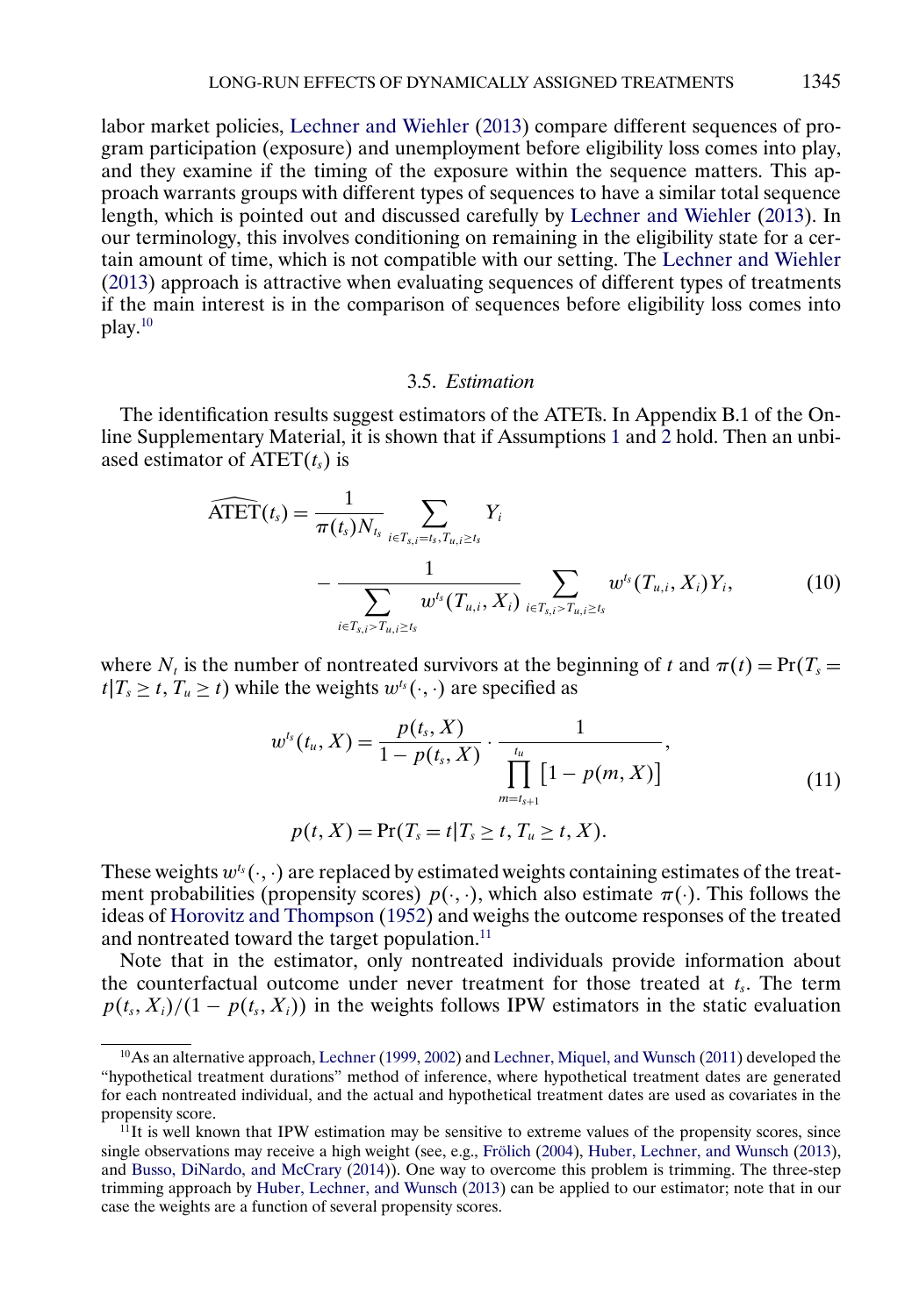literature (e.g., [Wooldridge](#page-17-0) [\(2010\)](#page-17-0)), and adjusts for covariate differences between the treated  $t_s$  and those still waiting for treatment at  $t_s$ . The second term in the weights corrects for the fact that some nontreated at  $t_s$  start treatment at  $t_s + 1, \ldots$ , with individuals with a high treatment probability and/or a high likelihood of remaining in the initial state for a long time being less likely to remain nontreated. This is reflected in the weights depending on both the observed characteristics and the time in the initial state. After estimation of the  $\text{ATET}(t_1)$ , the overall average effect ATET can be estimated using the ATET expression as identified in Section [3.3.](#page-6-0)

Bootstrapping is one way to obtain standard errors. A simulation study in Appendix C of the Online Supplementary Material shows that the bias of our estimator is virtually zero in all simulations, that the bootstrap estimator for the standard errors has the correct size, and that the estimated standard error decreases by roughly 50% when the sample size is increased by a factor four (suggesting that the estimator is  $\sqrt{N}$ -convergent). As expected, a static IPW estimator is biased, and the bias is increasing in the share of treated.

### 4. EXTENSIONS

### 4.1. *Time-Varying Covariates*

This section discusses extensions that are often empirically relevant. For sake of brevity, some details and derivations are relegated to Appendix B of the Online Supplementary Material. In the first extension, we allow for selection on *time-varying* observed covariates. This allows the start of the treatment to depend on characteristics that change during the spell in the initial state. We use the notation  $X<sub>t</sub>$ - for the observed covariates at t, where  $t<sup>-</sup>$  indicates that X is measured at least slightly before t. This rules out effects of the treatment in period  $t$  on  $X$ . The sequential unconfoundedness assumption now is the following.

ASSUMPTION 4—Sequential unconfoundedness with time-varying covariates: *For all* t,

$$
P_t \perp Y(\infty) \mid X_{t-}, T_s \geq t, T_u(\infty) \geq t.
$$

By analogy to Assumption [1,](#page-2-0) we also require a "no-anticipation" assumption regarding future changes in the time-varying covariates. Similarly, future treatments and outcomes are not allowed to affect current covariates.

To identify the counterfactual outcome  $E(Y(\infty)|T_s = t_s, T_u(t_s) \ge t_s)$ , we can use similar reasoning as in Section [3.](#page-4-0) The main difference is that we now first average over  $X_{t_s}^-$ , then over  $X_{t_{s+1}}^-$  and so on. We obtain the following.

THEOREM 2—ATET with time-varying covariates: *If Assumption* 4 *and no-anticipation hold*, *then*

$$
\begin{aligned} \text{ATET}(t_{s}) &= E(Y|T_{s} = t_{s}, T_{u} \ge t_{s}) \\ &- \big[E_{X_{t_{s}} \mid T_{s} = t_{s}, T_{u} \ge t_{s}} \big[h(X_{t_{s}}^{-}) E(Y|T_{s} > t_{s}, T_{u} = t_{s}, X_{t_{s}}^{-}) \\ &+ \big[1 - h(X_{t_{s}}^{-})\big] E_{X_{t_{s}+1}^{-} \mid T_{s} > t_{s}, T_{u} > t_{s}, X_{t_{s}}^{-} \big[h(X_{t_{s}+1}^{-}) \\ &\times E(Y|T_{s} > t_{s} + 1, T_{u} = t_{s} + 1, X_{t_{s}+1}^{-}) \\ &+ \big[1 - h(X_{t_{s+1}}^{-})\big] E_{X_{t_{s}+2}^{-} \mid T_{s} > t_{s} + 1, T_{u} > t_{s} + 1, X_{t_{s}+1}^{-} \big[h(X_{t_{s+2}}^{-})\big] \end{aligned}
$$

<span id="page-9-0"></span>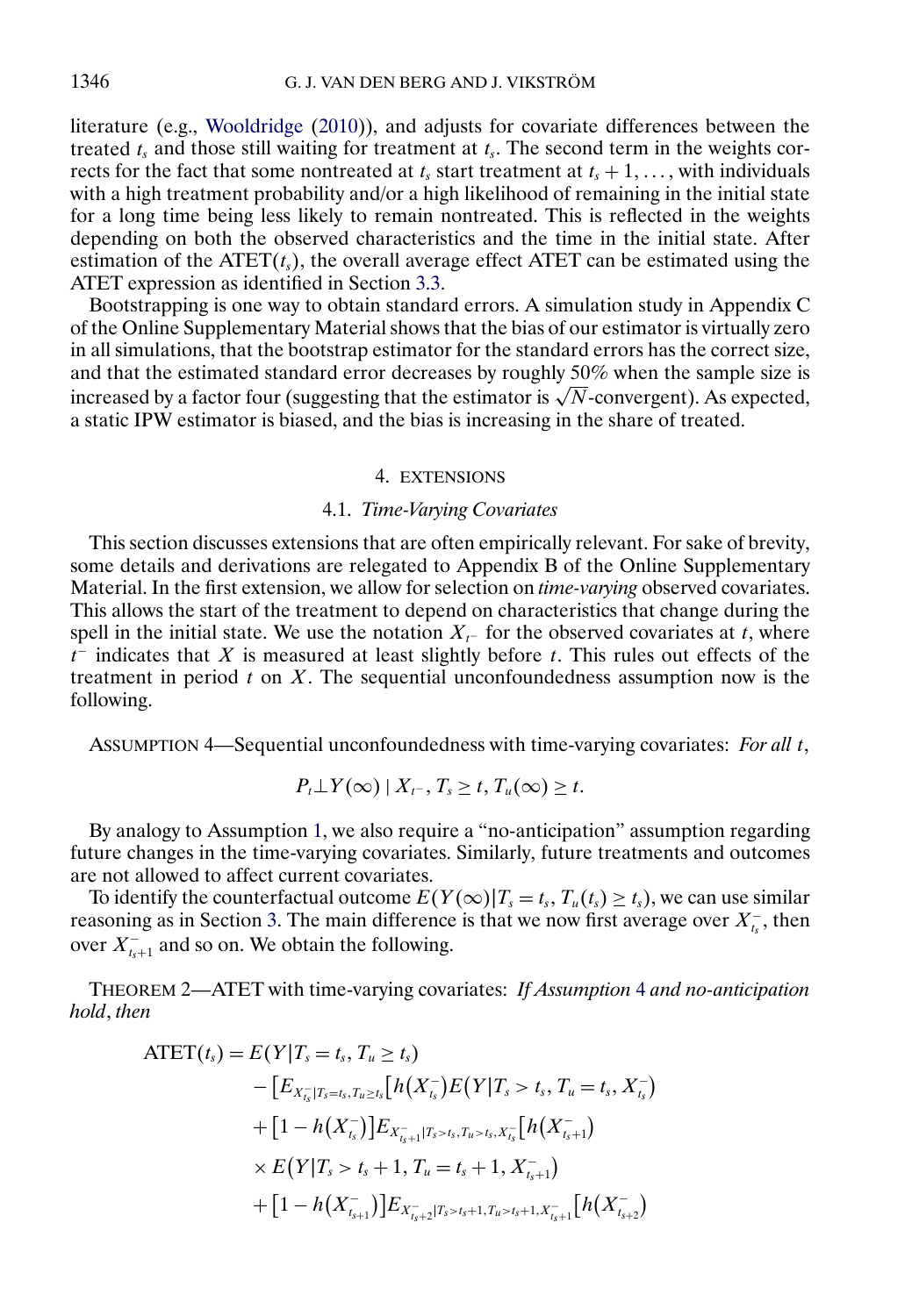$$
\times E(Y|T_s > t_s + 2, T_u = t_s + 2, X_{t_s+2}^{-}) + \dots + [1 - h(X_{T_u^{\max}-1}^{-})] E_{X_{T_u^{\max}}^{-}|T_s > T_u^{\max}-1, T_u > T_u^{\max}-1, X_{T_u^{\max}-1}^{-}|} [h(X_{T_u^{\max}}^{-}) \times E(Y|T_s > T_u^{\max}, T_u = T_u^{\max}, X_{T_u^{\max}}^{-})] \dots]]],
$$

*where*

$$
h(X_t^-)=\Pr\bigl(T_u=t\big|T_s>t,T_u\geq t,X_t^-\bigr).
$$

PROOF: See Appendix B.3 in the Online Supplementary Material. *Q.E.D.*

Corresponding estimators are also discussed in online Appendix B.3.

### 4.2. *Right-Censored Durations*

We now allow for right-censoring of the durations  $T_u$  in the initial state. Let  $T_c$  denote the time until the unit is right-censored. We assume that right-censoring can only take place in the initial state. At any point in time  $t$  in the initial state, we take censoring to be realized before any other event at  $t$ <sup>12, 13</sup> If  $T_c = t$ , any treatment realizations at t and after  $t$  are unobserved. Also, the long-run outcome is assumed to be unobserved if the unit is right-censored. This introduces another selection problem because the durations of certain types of individuals may be censored at a higher rate. Since both treated and nontreated durations can be censored, this problem occurs for both nontreated and treated units.

Let the binary indicator  $C_t := 1$  iff  $T_c = t$ . As usual with right-censoring, we assume unconfoundedness of the censoring process,

ASSUMPTION 5—Right-censored process: *For all* t,

$$
C_t \perp Y(t), Y(\infty) \mid X, T_s \geq t, T_c \geq t, T_u(\infty) \geq t.
$$

Using similar reasoning as above, we can handle the selection due to both the treatment assignment and the right-censoring processes. We arrive at Theorem 3 (with results on estimators in Appendix B.4 of the Online Supplementary Material.

THEOREM 3—ATET with right-censored durations: *If Assumptions* [1,](#page-2-0) [2,](#page-4-0) *and* 5 *hold then*

 $\text{ATET}(t_{s})$ 

$$
=E_{X|T_s=t_s,T_c>t_s,T_u\geq t_s}\left[\sum_{k=t_s}^{T_u^{\max}}h_{c1}(t,X,t_s)\left[\prod_{m=t_s}^{k-1}[1-h_{c1}(t,X,t_s)]\right]\right]
$$

<sup>&</sup>lt;sup>12</sup>That is, the binary event governing whether  $T_c = t$  versus  $T_c > t$  is realized before the binary events governing whether  $T_s = t$  versus  $T_s > t$  and  $T_u = t$  versus  $T_u > t$ .

<sup>&</sup>lt;sup>13</sup>Since the realization of the right-censoring outcome is the first event within each period, technically we now have the following average treatment effect of  $t_s$  on Y among those who are actually treated at  $t_s$ :  $\text{ATET}(t_s) = E(Y(t_s) - Y(\infty) | T_s = t_s, T_c > t_s, T_u(t_s) \ge t_s).$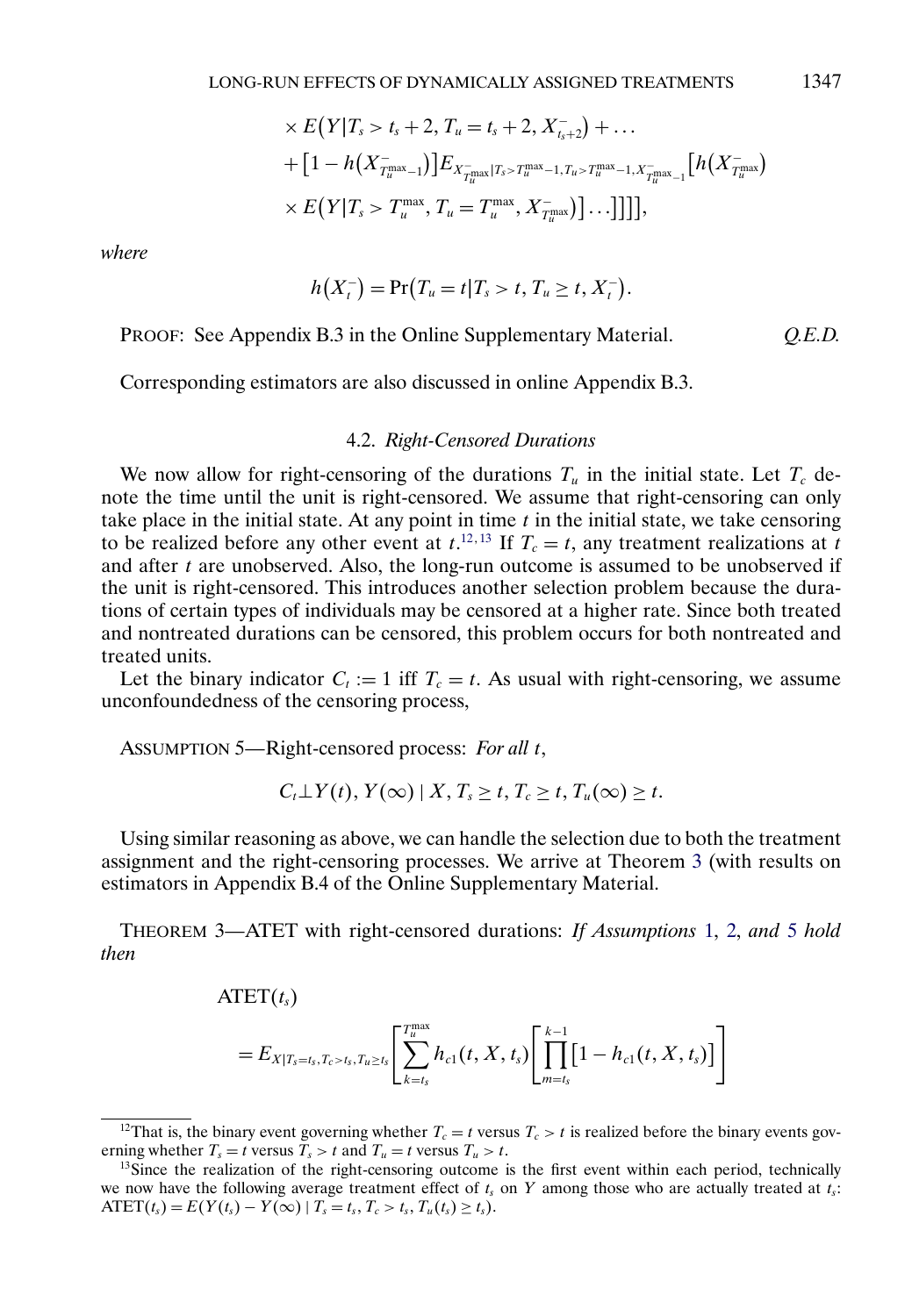$$
\times E(Y|T_s = t_s, T_c > k, T_u = k, X)
$$
  

$$
- E_{X|T_s = t_s, T_c > t_s, T_u \ge t_s} \left[ \sum_{k=t_s}^{T_u^{\text{max}}} h_c(k, X) \left[ \prod_{m=t_s}^{k-1} [1 - h_c(m, X)] \right] \right]
$$
  

$$
\times E(Y|T_s > k, T_c > k, T_u = k, X)
$$

*where*

$$
h_{c1}(t, X, t_s) = \Pr(T_u = t | T_s = t_s, T_c > t, T_u \ge t, X),
$$
  

$$
h_c(t, X) = \Pr(T_u = t | T_s > t, T_c > t, T_u \ge t, X).
$$

PROOF: See Appendix B.4 of the Online Supplementary Material. *Q.E.D.*

#### 4.3. *Short-Run Outcomes*

So far, we have considered a long-run outcome realized after the units left the initial state. We now consider effects on shorter-run outcomes. Define  $Y_t$  as the observed outcome at the point in time  $t$  (relative to the moment of entry into the initial state). The corresponding potential outcomes are denoted by  $Y_t(t_s)$ . Here, the object of interest is the average effect of treatment at  $t_s$  on the outcome at points in time  $t_s + \tau$  (i.e.,  $\tau$  periods after the start of the treatment) among the treated at  $t_s$ :

$$
ATET(t_s, \tau) = E(Y_{t_{s}+\tau}(t_s) - Y_{t_{s}+\tau}(\infty) | T_s = t_s, T_u(t_s) \ge t_s).
$$
\n(12)

In our leading example, this may be the effect on earnings at a certain number of periods (e.g., quarters) after the start of the training.

The observation rule is  $Y_t = \sum_{m=1}^t [\mathbf{I}(T_s = m)Y_t(m)] + \mathbf{I}(T_s > \min(T_u, t))Y_t(\infty)$ . Thus, if the individual is treated before  $t$ , then we observe the potential outcome corresponding to the actually observed moment at which the treatment starts, but if the individual left the initial state before  $t$  without having been treated or if the individual is treated after  $t$ , then the observed outcome at  $t$  is the outcome corresponding to the assignment "never treated." Note that  $Y_t$  may be realized before leaving the initial state, that is, before  $T_u$  is realized. Hence, we need some additional assumptions regarding no-anticipation. Without going into detail, we argue in Appendix B.5 of the Online Supplementary Material that under suitable assumptions,  $\text{ATET}(t_s, \tau)$  is identified by

$$
\text{ATET}(t_s, \tau) = E(Y_{t_{s+7}}|T_s = t_s, T_u \ge t_s)
$$
\n
$$
-E_{X|T_s = t_s, T_u \ge t_s} \left[ \sum_{k=t_s}^{t_{s+7}} h(k, X) \left[ \prod_{m=t_s}^{k-1} [1 - h(m, X)] \right] \times E(Y|T_s > k, T_u = k, X)
$$
\n
$$
- \left[ \prod_{m=t_s}^{t_{s+7}} [1 - h(m, X)] \right] E(Y_{t_{s+7}}|T_s > t_s + \tau, T_u > t_s + \tau, X) \right],
$$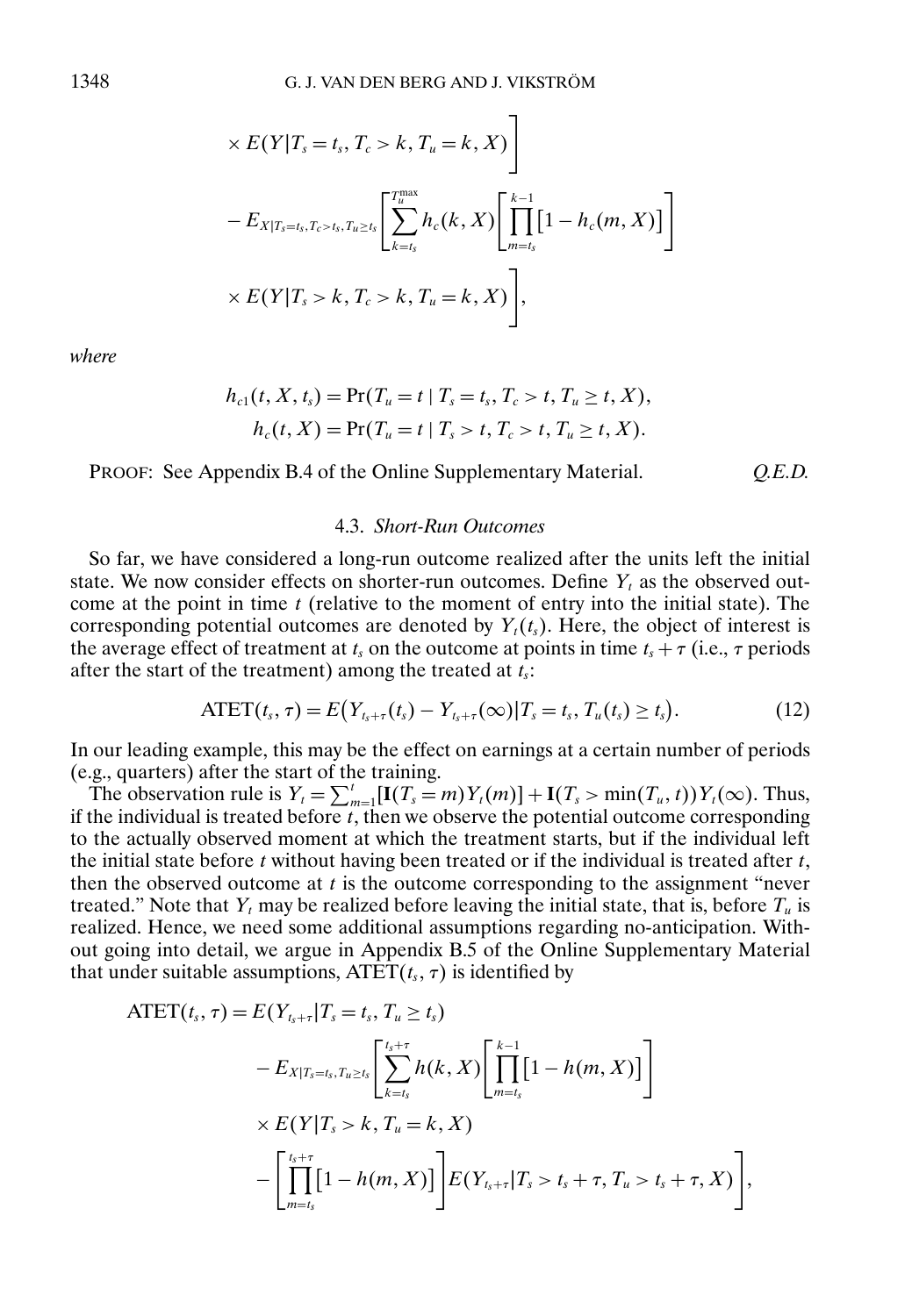<span id="page-12-0"></span>where

$$
h(t, X) = \Pr(T_u = t | T_s > t, T_u \geq t, X).
$$

Estimators are discussed in Appendix B.5 of the Online Supplementary Material.

### 5. LONG-RUN EFFECTS OF SWEDISH TRAINING PROGRAMS

The Swedish training program called AMU aims to improve the skills of unemployed workers. The training courses are directed toward the upgrading of skills that are in short supply or that are expected to be in short supply. While the training program is for unemployed workers, it is important to know if training affects earnings in the long run. For participants, the long-run earnings under no treatment are unobserved, and under unconfoundedness the treated and the not-yet treated at  $t$  are comparable. However, since training may start at any point during the unemployment spell, some nontreated receive treatment in subsequent periods. This creates the dynamic evaluation problem studied in our paper.

Several register-based data sets are used in the analysis. From the Swedish employment office registers, we observe day-by-day information on unemployment status and participation in training as well as personal characteristics and information on the unemployment history. Additional background characteristics are obtained from an annual population register.<sup>14</sup> The population register also includes information on labor earnings (all cash compensation paid by employers, consumer price adjusted) for any calendar year.

For the estimation, we aggregate the daily data into monthly intervals. We sample all unemployment spells that start in the period 1995–1998, and focus on unemployed individuals aged 25–55 at the time, with no immediate previous unemployment record.<sup>15</sup> We consider the effect of the first training program during the first unemployment spell that the individual experiences. All propensity scores are estimated using logistic regression models and standard errors are obtained by bootstrapping  $(500 \text{ replications})$ .<sup>16</sup> The analysis sample includes 792,580 unemployment spells of which 57,033 (7.2%) include a participation in the training program (Table D.1).

The evaluation approach rests on the unconfoundedness assumption. In the AMU program, the timing of entry into training is primarily determined by the caseworker (see [Richardson and van den Berg](#page-17-0) [\(2013\)](#page-17-0) for details on the assignment process). The administrative information that caseworkers have at their disposal concerning clients corresponds to the variables in our register data. Unobserved personality traits may be captured by features of the individual's past labor market history. At the individual level, residual randomness in the start date of treatments is created by scheduling vacation in courses due to demand- and supply-driven capacity constraints.<sup>17</sup> Our selection of covariates relies

 $14$ Jointly, these registers include gender, age, marital status, number of children by age bracket, level of education, region of residence, UI entitlement, job search area, and a detailed unemployment and labor earnings history. See Table D.1 in Appendix D of the Online Supplementary Material for variables and sample statistics for the treated and nontreated.

<sup>&</sup>lt;sup>15</sup>Specifically, no unemployment within 180 days before the unemployment spell. The age restrictions are imposed because the benefits entitlement rules and active labor market policy programs were different for persons aged below 25 or above 55 during the period studied here.

 $16$ We explore common support restrictions using a variant of the three-step approach in [Huber, Lechner,](#page-16-0) [and Wunsch](#page-16-0) [\(2013\)](#page-16-0). We set an upper bound on the weight given to the outcome of any given individual  $(1\%)$ but obtain similar results as in the unrestricted case.

<sup>&</sup>lt;sup>17</sup>Effects of anticipation of  $T_s$  on unemployment exit are unlikely to be relevant, as the assignment and the actual start date are very close in time and the latter is not determined a long time in advance; see [Richardson](#page-17-0) [and van den Berg](#page-17-0) [\(2013\)](#page-17-0) for details.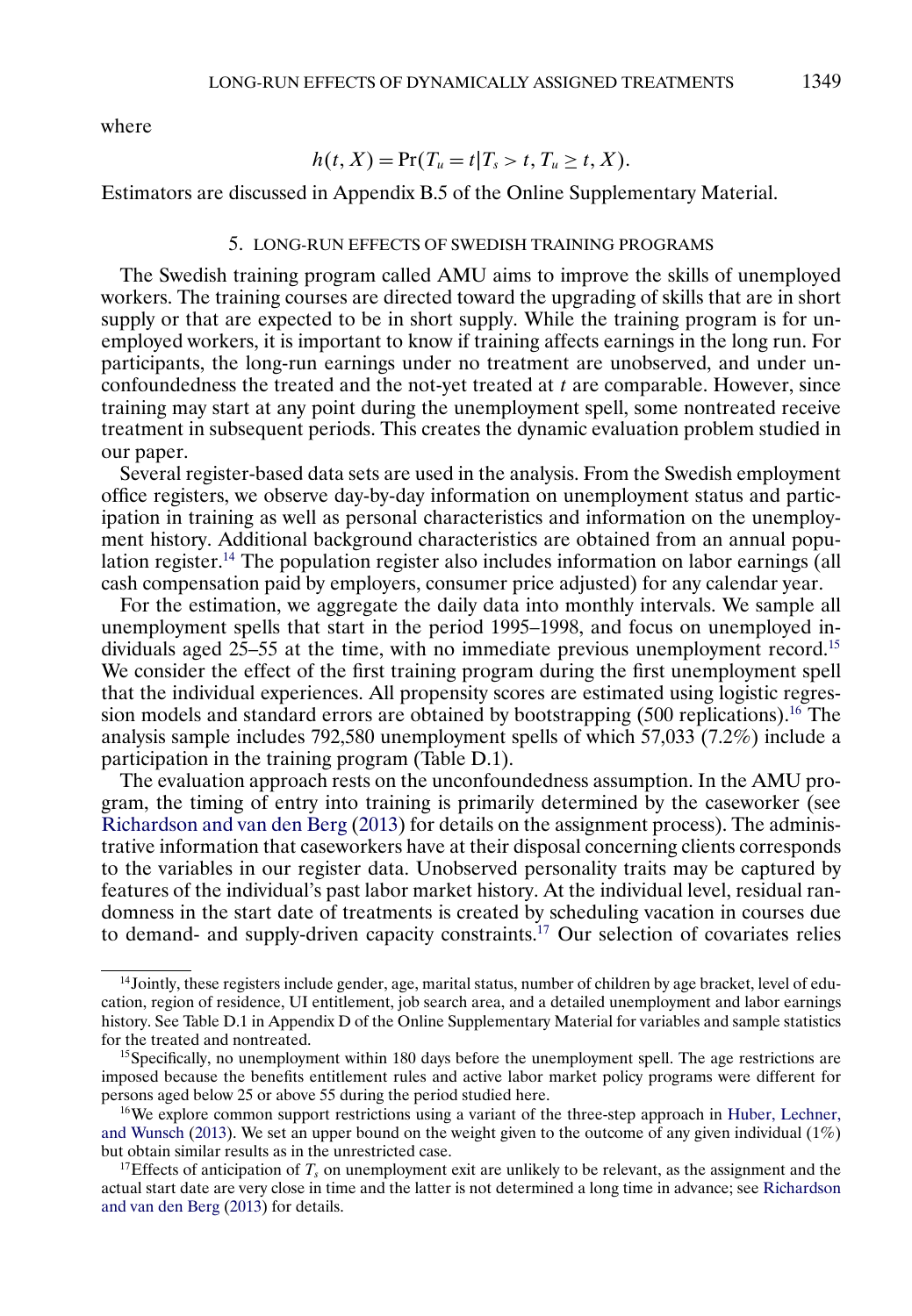|                         | <b>Static IPW</b>                                                                                                                                                                                                                                                                                                 | Dynamic IPW | Difference         |
|-------------------------|-------------------------------------------------------------------------------------------------------------------------------------------------------------------------------------------------------------------------------------------------------------------------------------------------------------------|-------------|--------------------|
|                         | $[1] % \includegraphics[width=0.9\columnwidth]{figures/fig_1a} \caption{The figure shows the number of times, and the number of times, and the number of times, and the number of times, are indicated with the number of times, and the number of times, are indicated with the number of times.} \label{fig:2}$ | [2]         | $[3] := [2] - [1]$ |
| Program entry year $+3$ | $-3.68$                                                                                                                                                                                                                                                                                                           | 8.88        | 12.56              |
|                         | (0.45)                                                                                                                                                                                                                                                                                                            | (1.08)      | (1.17)             |
| Program entry year $+4$ | $-4.45$                                                                                                                                                                                                                                                                                                           | 7.65        | 12.11              |
|                         | (0.48)                                                                                                                                                                                                                                                                                                            | (0.97)      | (1.08)             |
| Program entry year $+5$ | $-5.63$                                                                                                                                                                                                                                                                                                           | 6.47        | 12.10              |
|                         | (0.51)                                                                                                                                                                                                                                                                                                            | (0.89)      | (1.02)             |
| Program entry year $+6$ | $-6.37$                                                                                                                                                                                                                                                                                                           | 5.19        | 11.56              |
|                         | (0.54)                                                                                                                                                                                                                                                                                                            | (0.80)      | (0.96)             |
| Program entry year $+7$ | $-7.24$                                                                                                                                                                                                                                                                                                           | 4.91        | 12.15              |
|                         | (0.54)                                                                                                                                                                                                                                                                                                            | (0.80)      | (0.96)             |
| Program entry year $+8$ | $-7.44$                                                                                                                                                                                                                                                                                                           | 5.23        | 12.67              |
|                         | (0.55)                                                                                                                                                                                                                                                                                                            | (0.87)      | (1.03)             |
| Program entry year $+9$ | $-7.46$                                                                                                                                                                                                                                                                                                           | 5.90        | 13.36              |
|                         | (0.58)                                                                                                                                                                                                                                                                                                            | (0.98)      | (1.14)             |

<span id="page-13-0"></span>TABLE I ATET EFFECTS OF SWEDISH AMU TRAINING ON EARNINGS AND COMPARISON OF ESTIMATORS.

*Note*: Outcome: labor earnings in 1000 SEK. Dynamic IPW is the dynamic IPW estimator in equation [\(10\)](#page-8-0). Static IPW is the standard static IPW estimator with normalized weights in equation (13). Bootstrapped standard errors (500 replications).

on the evidence in previous studies that have examined the relevance of various types of covariates in propensity scores for active labor market program participation. Notably, [Heckman, Ichimura, and Todd](#page-16-0) [\(1998\)](#page-16-0), [Heckman, Lalonde, and Smith](#page-16-0) [\(1999\)](#page-16-0), [Lechner](#page-16-0) [and Wunsch](#page-16-0) [\(2013\)](#page-16-0), and [Biewen et al.](#page-16-0) [\(2014\)](#page-16-0) stress that it is important to control for previous unemployment, lagged earnings, and local labor market conditions. We also control for various socioeconomic characteristics.

The main ATET estimation results are presented in Table I. In particular, Column 2 reports the key results using our dynamic estimator. We find sizable positive long-run ATET effects on yearly labor earnings. For instance, 5 years after the year of entry into the training program, the estimated average long-run effect is 6470 SEK, which in that year is 4.9% of the average annual earnings among those who were treated. The effect is highly persistent as we further increase the long-run time horizon. Nine years after the year of entry into training, the estimated effect equals 5900 SEK.18 All of the average effects are significant at the 1% level for any number of years after entry into training.

We may contrast this to results based on a static IPW approach, which uses the following estimator:

$$
\delta_{\text{StaticIPW}} = \frac{1}{n_1} \sum_{i=1}^{N} W_i Y_i - \frac{1}{n_0} \sum_{i=1}^{N} \left( \frac{1}{n_0} \sum_{i=1}^{N} \frac{\hat{e}(x_i)(1 - W_i)}{1 - \hat{e}(x_i)} \right)^{-1} \frac{\hat{e}(x_i)(1 - W_i)Y_i}{1 - \hat{e}(x_i)},
$$
(13)

where  $W_i$  is a binary treatment indicator for individual i and  $\hat{e}(X_i)$  is the estimated score for the probability that  $W_i = 1$ . Furthermore,  $n_1$  and  $n_0$  are the numbers of treated and nontreated observations, respectively, and  $N = n_0 + n_1$ . In this static setting, we take  $W =$ 1 if training is obtained within the first 12 months in unemployment.

 $18$ This uses the estimator of Section [3.5.](#page-8-0) For illustrative purposes, we also display estimates for relatively low numbers of years after entry into training, where we apply the same estimator though a nonnegligible fraction of individuals has not left unemployment then yet.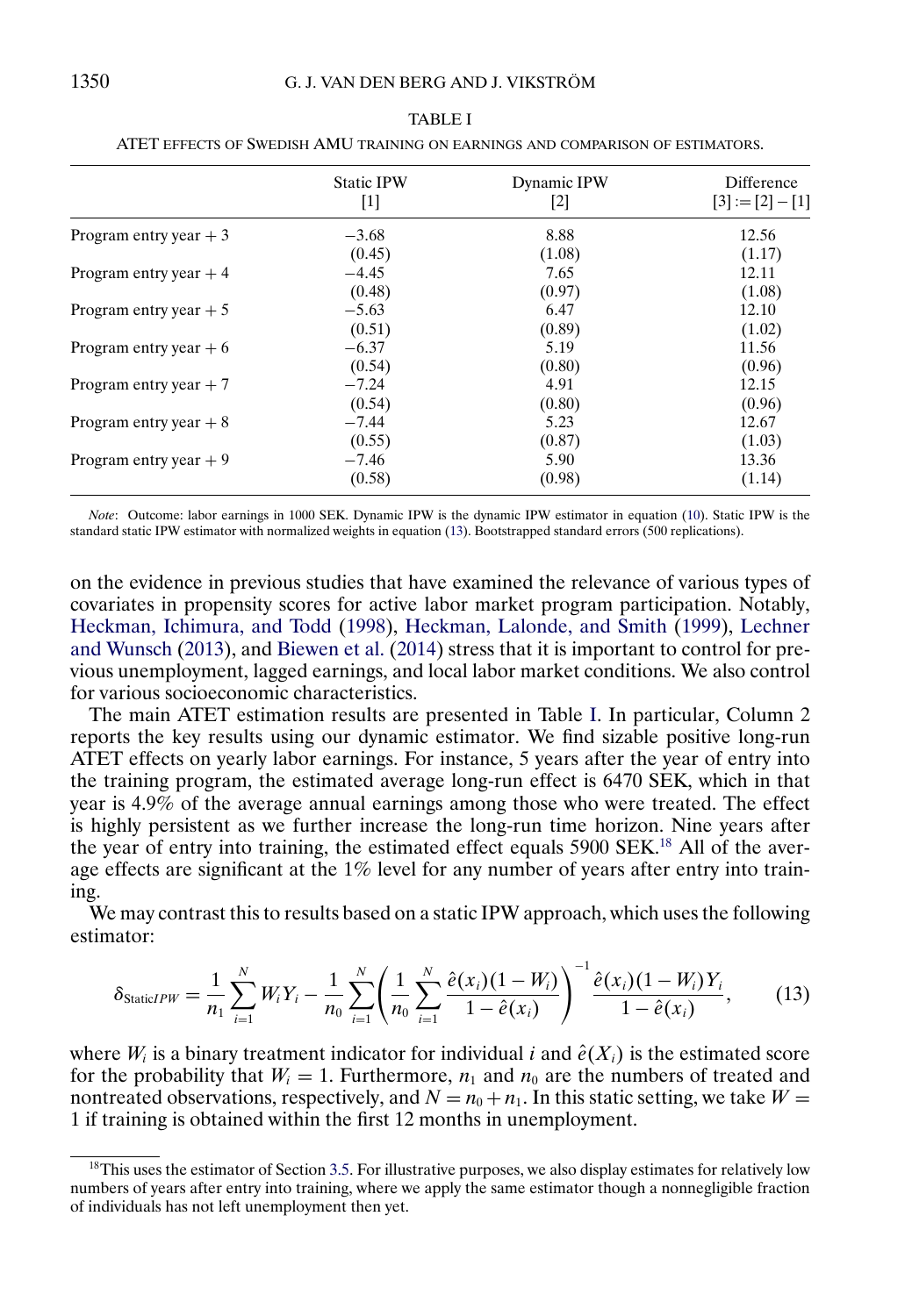<span id="page-14-0"></span>The results based on the static approach are in Column 1. We see striking differences with the results based on the dynamic approach. The static approach suggests large negative effects of training, which would plausibly lead to different policy implications. Since the static approach approach does not adjust for differences in pretreatment durations, its control group includes too many short-term unemployed workers. This leads to substantial downward bias, as short-term unemployed workers tend to have more favorable characteristics.19

# 6. CONCLUSIONS

This paper presents new identification results and proposes new estimators for treatment evaluations based on unconfoundedness assumptions in a dynamic setting. In the application, we estimate the long-run earnings effects of a flagship training program for unemployed workers in Sweden. Traditional static evaluation approaches lead to estimates with a negative sign. However, using our new approach, we find the effects to be significantly positive. Taking the dynamic treatment assignment into account thus turns out to be empirically important. Indeed, for reasonable values of the discount rate, our results lead to a reassessment of the net overall benefits of the program.

This is interesting in the light of the literature and policy debates, which seem to have agreed on a consensus that training programs are ineffective (see surveys by, e.g., [Heck](#page-16-0)[man, Lalonde, and Smith](#page-16-0) [\(1999\)](#page-16-0) and [Crépon and van den Berg](#page-16-0) [\(2016\)](#page-16-0)). Much of the evidence was based on short-run observed outcomes and/or methodologies that could not appropriately deal with the dynamic assignment of training. Our results support a reappraisal of training.

The analyses in this paper do not explicitly distinguish between the direct causal effect of the treatment and an indirect effect that may run through the length of stay in the initial eligibility state. Often one would expect the former to dominate in the longer run. However, we view it as an interesting topic for further research to develop a formal statistical framework for mediation analysis that distinguishes between the two channels.

# APPENDIX A: IDENTIFICATION IN THE GENERAL CASE

We first rewrite the counterfactual outcome using Assumption [1,](#page-2-0)

$$
E(Y(\infty) | T_s = t_s, T_u(t_s) \ge t_s) = E(Y(\infty) | T_s = t_s, T_u(\infty) \ge t_s).
$$
 (A.1)

Next, we condition on X and apply Assumption [2](#page-4-0) for period  $t_s$ :

$$
E(Y(\infty) | T_s = t_s, T_u(\infty) \ge t_s, X) = E(Y(\infty) | T_s > t_s, T_u(\infty) \ge t_s, X).
$$
 (A.2)

Then, by the law of iterated expectations

$$
E(Y(\infty) | T_s > t_s, T_u(\infty) \ge t_s, X)
$$
  
= Pr(T\_u = t\_s | T\_s > t\_s, T\_u(\infty) \ge t\_s, X) E(Y(\infty) | T\_s > t\_s, T\_u(\infty) = t\_s, X)  
+ Pr(T\_u > t\_s | T\_s > t\_s, T\_u(\infty) \ge t\_s, X) E(Y(\infty) | T\_s > t\_s, T\_u(\infty) > t\_s, X). (A.3)

 $19$ Average earnings 5 years after entry into unemployment are about SEK 185,000 for the previously shortterm unemployed (less than 4 months of unemployment) and SEK 129,000 for the previously long-term unemployed (more than 12 months of unemployment).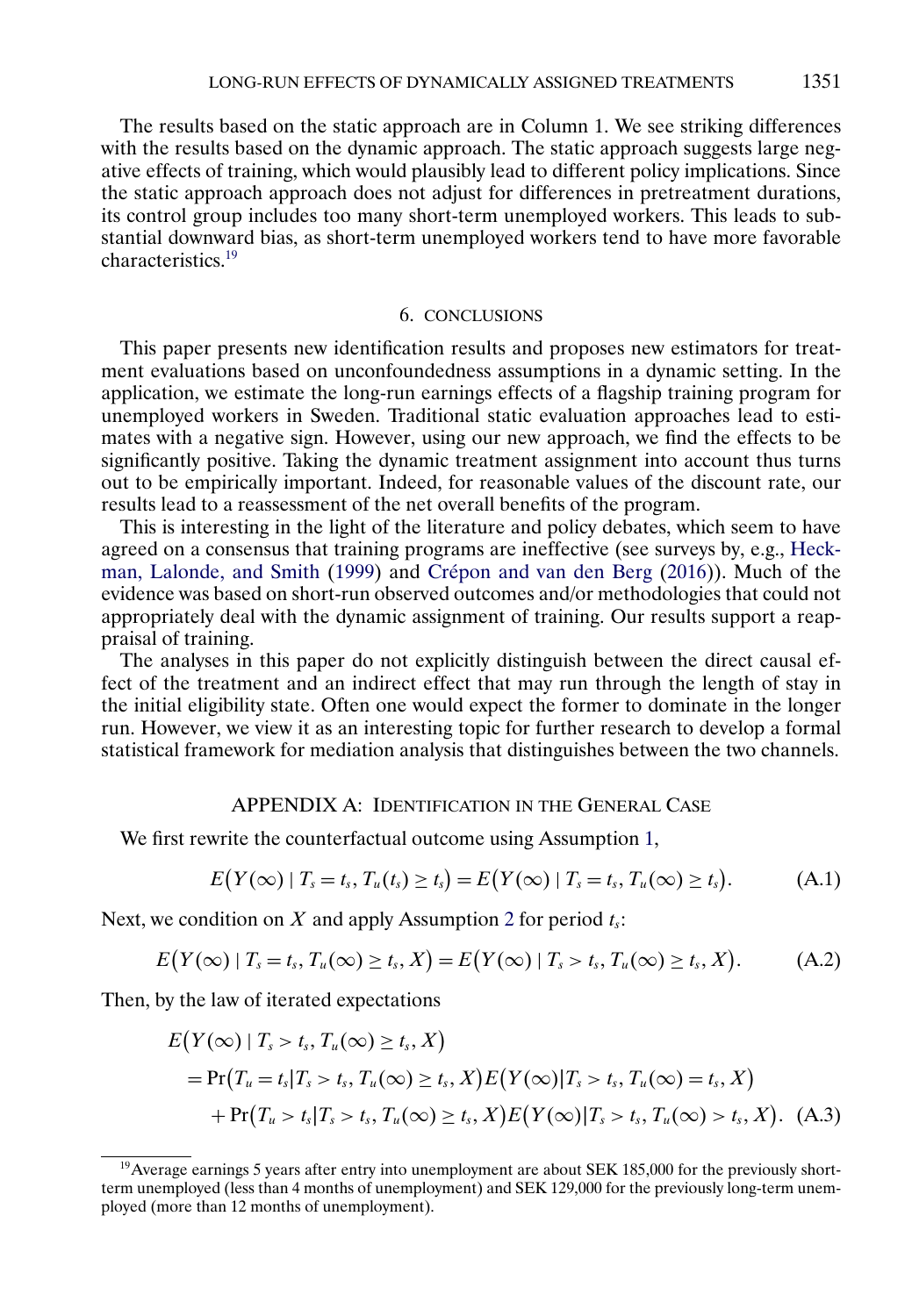That is, the counterfactual outcome under "never treatment" can be decomposed into average outcomes for individuals with  $T_u = t_s$  and for individuals with  $T_u > t_s$ . The former, with  $\overline{T}_u = t_s$ , in [\(A.3\)](#page-14-0) are nontreated individuals who leave the initial state directly in period  $t_s$ . For this group, the observational rule in equation [\(1\)](#page-3-0) and Assumption [1](#page-2-0) give

$$
E(Y(\infty)|T_s > t_s, T_u(\infty) = t_s, X) = E(Y|T_s > t_s, T_u = t_s, X).
$$
 (A.4)

Also, note that the treatment probabilities  $Pr(T_u = t_s | T_s > t_s, T_u(\infty) \ge t_s, X) = Pr(T_u =$  $t_s|T_s > t_s$ ,  $T_u \ge t_s$ , X) and  $Pr(T_u > t_s|T_s > t_s, T_u(\infty) \ge t_s, X) = Pr(T_u > t_s|T_s > t_s, T_u \ge t_s)$  $t_s$ ,  $X$ ) are observed.

For the other group, with  $T_u > t_s$ , in equation [\(A.3\)](#page-14-0), that is, for those who survive at least one additional time period, we have

$$
E(Y(\infty)|T_s > t_s, T_u(\infty) > t_s, X) = E(Y(\infty)|T_s > t_s + 1, T_u(\infty) > t_s, X)
$$
  
=  $E(Y(\infty)|T_s > t_s + 1, T_u(\infty) \ge t_s + 1, X),$ 

where the first equality follows from Assumption [2](#page-4-0) for period  $t_s + 1$ , and the second equal-ity from re-writing. Next, using equation [\(A.3\)](#page-14-0) by replacing  $t_s$  with  $t_s + 1$  we have

$$
E(Y(\infty) | T_s > t_s + 1, T_u(\infty) \ge t_s + 1, X)
$$
  
= Pr(T\_u = t\_s + 1 | T\_s > t\_s + 1, T\_u(\infty) \ge t\_s + 1, X)  
× E(Y(\infty) | T\_s > t\_s + 1, T\_u(\infty) = t\_s + 1, X)  
+ Pr(T\_u > t\_s + 1 | T\_s > t\_s + 1, T\_u(\infty) \ge t\_s + 1, X)  
× E(Y(\infty) | T\_s > t\_s + 1, T\_u(\infty) > t\_s + 1, X). (A.5)

For the sake of presentation, we introduce some auxiliary notation for the distribution of  $T_u$ :

$$
h(t, X) = \Pr(T_u = t \mid T_s > t, T_u \geq t, X).
$$

Using this notation, equations  $(A.3)$ – $(A.5)$  and equation  $(A.4)$  for period  $t_s + 1$  give

$$
E(Y(\infty)|T_s > t_s, T_u(\infty) \ge t_s, X)
$$
  
=  $h(t_s, X)E(Y|T_s > t_s, T_u = t_s, X)$   
+  $[1 - h(t_s, X)]h(t_s + 1, X)E(Y|T_s > t_s + 1, T_u = t_s + 1, X)$   
+  $[1 - h(t_s, X)][1 - h(t_s + 1, X)]E(Y(\infty)|T_s > t_s + 1, T_u(\infty) > t_s + 1, X).$ 

All parts of this expression are observed except  $E(Y(\infty)|T_s > t_s + 1, T_u(\infty) > t_s + 1, X)$ . However, for this outcome, we can iteratively use equations [\(A.3\)](#page-14-0) and (A.4) for  $t_s$  +  $2, \ldots, T_u^{\max}$ . This gives:

$$
E(Y(\infty)|T_s > t_s, T_u(\infty) \ge t_s, X)
$$
  
= 
$$
\sum_{k=t_s}^{T_u^{\max}} h(k, X) \left[ \prod_{m=t_s}^{k-1} [1 - h(m, X)] \right] E(Y|T_s > k, T_u = k, X)
$$
 (A.6)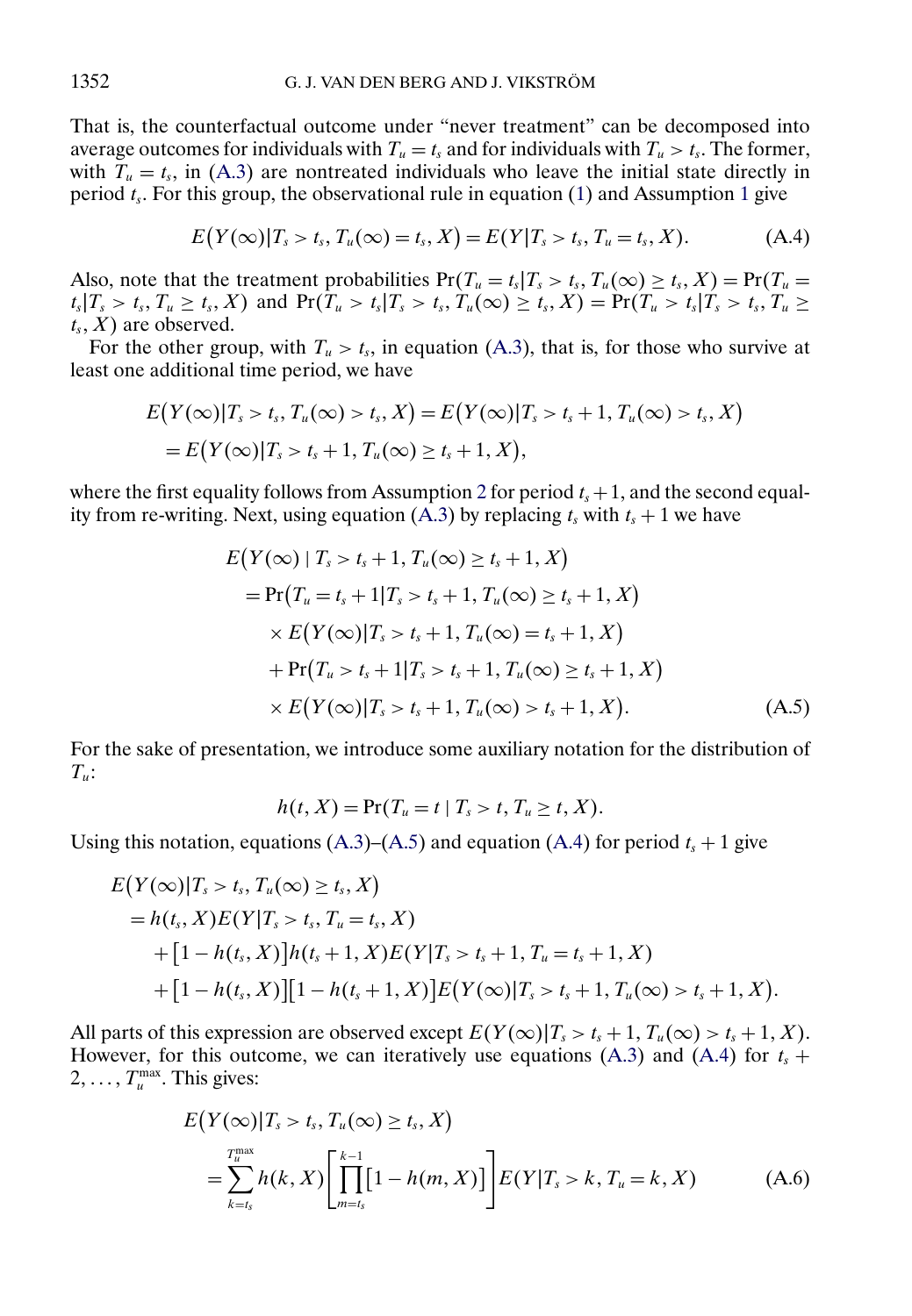<span id="page-16-0"></span>(where we apply the convention that  $\prod_{m=t_s}^{t_s-1} \cdots = 1$ ). Interestingly, this is the expectation of the random outcome variable Y over a discrete-time competing risks duration distribution. In this interpretation, the competing risks are treatment and exit out of the initial state, and only the observed outcomes after the second risk (exit) are used.

Next, note that

$$
E(Y(\infty)|T_s = t_s, T_u(t_s) \ge t_s) = E_{X|T_s = t_s, T_u \ge t_s} [E(Y(\infty)|T_s = t_s, T_u(t_s) \ge t_s, X)]. \tag{A.7}
$$

Then,  $E(Y(\infty) | T_s = t_s, T_u(t_s) \ge t_s)$  is identified from  $(A.1)$ – $(A.7)$ . This gives the second component of  $\text{ATET}(t_s)$ , and equation [\(3\)](#page-3-0) gives the first component of  $\text{ATET}(t_s)$ . This is summarized in Theorem [1.](#page-6-0)

### **[REFERENCES](http://www.e-publications.org/srv/ecta/linkserver/setprefs?rfe_id=urn:sici%2F0012-9682%282022%2990%3A3%3C1337%3ALREODA%3E2.0.CO%3B2-T)**

- ABBRING, JAAP H., AND GERARD J. VAN DEN BERG [\(2003\): "The Non-Parametric Identification of Treatment](http://www.e-publications.org/srv/ecta/linkserver/openurl?rft_dat=bib:1/1&rfe_id=urn:sici%2F0012-9682%282022%2990%3A3%3C1337%3ALREODA%3E2.0.CO%3B2-T) [Effects in Duration Models,"](http://www.e-publications.org/srv/ecta/linkserver/openurl?rft_dat=bib:1/1&rfe_id=urn:sici%2F0012-9682%282022%2990%3A3%3C1337%3ALREODA%3E2.0.CO%3B2-T) *Econometrica*, 71, 1491–1517. [\[1339\]](#page-2-0)
- VAN DEN BERG, GERARD J., AND JOHAN VIKSTRÖM (2022): "Supplement to 'Long-Run Effects of Dynamically Assigned Treatments: A New Methodology and an Evaluation of Training Effects on Earnings'," *Econometrica Supplemental Material*, 90, <https://doi.org/10.3982/ECTA17522>. [\[1340\]](#page-3-0)
- BIEWEN, MARTIN, BERND [FITZENBERGER, ADERONKE](http://www.e-publications.org/srv/ecta/linkserver/openurl?rft_dat=bib:3/2&rfe_id=urn:sici%2F0012-9682%282022%2990%3A3%3C1337%3ALREODA%3E2.0.CO%3B2-T) OSIKOMINU, AND MARIE PAUL (2014): "The Effec[tiveness of Public Sponsored Training Revisited: The Importance of Data and Methodological Choices,"](http://www.e-publications.org/srv/ecta/linkserver/openurl?rft_dat=bib:3/2&rfe_id=urn:sici%2F0012-9682%282022%2990%3A3%3C1337%3ALREODA%3E2.0.CO%3B2-T) *[Journal of Labor Economics](http://www.e-publications.org/srv/ecta/linkserver/openurl?rft_dat=bib:3/2&rfe_id=urn:sici%2F0012-9682%282022%2990%3A3%3C1337%3ALREODA%3E2.0.CO%3B2-T)*, 32 (4), 837–897. [\[1350\]](#page-13-0)
- BUSSO, MATIAS, JOHN DINARDO, AND JUSTIN MCCRARY [\(2014\): "New Evidence on the Finite Sample Prop](http://www.e-publications.org/srv/ecta/linkserver/openurl?rft_dat=bib:4/3&rfe_id=urn:sici%2F0012-9682%282022%2990%3A3%3C1337%3ALREODA%3E2.0.CO%3B2-T)[erties of Propensity Score Reweighting and Matching Estimators,"](http://www.e-publications.org/srv/ecta/linkserver/openurl?rft_dat=bib:4/3&rfe_id=urn:sici%2F0012-9682%282022%2990%3A3%3C1337%3ALREODA%3E2.0.CO%3B2-T) *Review of Economics and Statistics*, 96 [\(5\), 885–897.](http://www.e-publications.org/srv/ecta/linkserver/openurl?rft_dat=bib:4/3&rfe_id=urn:sici%2F0012-9682%282022%2990%3A3%3C1337%3ALREODA%3E2.0.CO%3B2-T) [\[1345\]](#page-8-0)
- CRÉPON, BRUNO, AND GERARD J. VAN DEN BERG [\(2016\): "Active Labor Market Policies,"](http://www.e-publications.org/srv/ecta/linkserver/openurl?rft_dat=bib:5/4&rfe_id=urn:sici%2F0012-9682%282022%2990%3A3%3C1337%3ALREODA%3E2.0.CO%3B2-T) *Annual Review of Economics*[, 8 \(1\), 521–546.](http://www.e-publications.org/srv/ecta/linkserver/openurl?rft_dat=bib:5/4&rfe_id=urn:sici%2F0012-9682%282022%2990%3A3%3C1337%3ALREODA%3E2.0.CO%3B2-T) [\[1351\]](#page-14-0)
- FORSLUND, ANDERS, AND JOHAN VIKSTRÖM (2011): "Arbetsmarknadspolitikens Effekter på Sysselsättning och Arbetslöshet—en Översikt (The Effects of Labor Market Policies on Employment and Unemployment—an Overview)," IFAU Report 2011:7. [\[1338\]](#page-1-0)
- FRÖLICH, MARKUS [\(2004\): "Finite Sample Properties of Propensity-Score Matching and Weighting Estima](http://www.e-publications.org/srv/ecta/linkserver/openurl?rft_dat=bib:7/6&rfe_id=urn:sici%2F0012-9682%282022%2990%3A3%3C1337%3ALREODA%3E2.0.CO%3B2-T)tors," *[Review of Economics and Statistics](http://www.e-publications.org/srv/ecta/linkserver/openurl?rft_dat=bib:7/6&rfe_id=urn:sici%2F0012-9682%282022%2990%3A3%3C1337%3ALREODA%3E2.0.CO%3B2-T)*, 86, 77–90. [\[1345\]](#page-8-0)
- HECKMAN, JAMES J., HIDEHIKO ICHIMURA, AND PETRA E. TODD [\(1998\): "Matching as an Econometric Eval](http://www.e-publications.org/srv/ecta/linkserver/openurl?rft_dat=bib:8/7&rfe_id=urn:sici%2F0012-9682%282022%2990%3A3%3C1337%3ALREODA%3E2.0.CO%3B2-T)uation Estimator," *[Review of Economic Studies](http://www.e-publications.org/srv/ecta/linkserver/openurl?rft_dat=bib:8/7&rfe_id=urn:sici%2F0012-9682%282022%2990%3A3%3C1337%3ALREODA%3E2.0.CO%3B2-T)*, 65, 261–294. [\[1350\]](#page-13-0)
- HECKMAN, JAMES J., ROBERT J. LALONDE, AND JEFFREY A. SMITH (1999): "The Economics and Econometrics of Active Labor Market Programs," in *Handbook of Labor Economics*, Vol. 3, ed. by Orley Ashenfelter and David Card. Amsterdam: North-Holland, 1865–2097. [\[1350](#page-13-0)[,1351\]](#page-14-0)
- HERNÁN, MIGUEL A., AND JAMES M. ROBINS (2020): *Causal Inference: What if*. Boca Raton: Chapman & Hall/CRC. [\[1344\]](#page-7-0)
- HOROVITZ, DANIEL G., AND DONOVAN J. THOMPSON [\(1952\): "A Generalization of Sampling Without Re](http://www.e-publications.org/srv/ecta/linkserver/openurl?rft_dat=bib:11/10&rfe_id=urn:sici%2F0012-9682%282022%2990%3A3%3C1337%3ALREODA%3E2.0.CO%3B2-T)placement From a Finite Universe," *[Journal of the American Statistical Association](http://www.e-publications.org/srv/ecta/linkserver/openurl?rft_dat=bib:11/10&rfe_id=urn:sici%2F0012-9682%282022%2990%3A3%3C1337%3ALREODA%3E2.0.CO%3B2-T)*, 47, 663–685. [\[1345\]](#page-8-0)
- HUBER, MARTIN, MICHAEL LECHNER, AND CONNY WUNSCH [\(2013\): "The Performance of Estimators Based](http://www.e-publications.org/srv/ecta/linkserver/openurl?rft_dat=bib:12/11&rfe_id=urn:sici%2F0012-9682%282022%2990%3A3%3C1337%3ALREODA%3E2.0.CO%3B2-T) [on the Propensity Score,"](http://www.e-publications.org/srv/ecta/linkserver/openurl?rft_dat=bib:12/11&rfe_id=urn:sici%2F0012-9682%282022%2990%3A3%3C1337%3ALREODA%3E2.0.CO%3B2-T) *Journal of Econometrics*, 175, 1–21. [\[1345](#page-8-0)[,1349\]](#page-12-0)
- IMBENS, GUIDO [W. \(2000\): "The Role of the Propensity Score in Estimating Dose-Response Functions,"](http://www.e-publications.org/srv/ecta/linkserver/openurl?rft_dat=bib:13/12&rfe_id=urn:sici%2F0012-9682%282022%2990%3A3%3C1337%3ALREODA%3E2.0.CO%3B2-T) *Biometrika*[, 87, 706–710.](http://www.e-publications.org/srv/ecta/linkserver/openurl?rft_dat=bib:13/12&rfe_id=urn:sici%2F0012-9682%282022%2990%3A3%3C1337%3ALREODA%3E2.0.CO%3B2-T) [\[1341\]](#page-4-0)
- LECHNER, MICHAEL [\(1999\): "Earnings and Employment Effects of Continuous off-the-Job Training in East](http://www.e-publications.org/srv/ecta/linkserver/openurl?rft_dat=bib:14/13&rfe_id=urn:sici%2F0012-9682%282022%2990%3A3%3C1337%3ALREODA%3E2.0.CO%3B2-T) Germany After Unification," *[Journal of Business and Economic Statistics](http://www.e-publications.org/srv/ecta/linkserver/openurl?rft_dat=bib:14/13&rfe_id=urn:sici%2F0012-9682%282022%2990%3A3%3C1337%3ALREODA%3E2.0.CO%3B2-T)*, 17, 74–90. [\[1345\]](#page-8-0)

[\(2002\): "Some Practical Issues in the Evaluation of Heterogenous Labour Market Programmes by](http://www.e-publications.org/srv/ecta/linkserver/openurl?rft_dat=bib:15/14&rfe_id=urn:sici%2F0012-9682%282022%2990%3A3%3C1337%3ALREODA%3E2.0.CO%3B2-T) Matching Methods," *[Journal of Royal Statistical Society A](http://www.e-publications.org/srv/ecta/linkserver/openurl?rft_dat=bib:15/14&rfe_id=urn:sici%2F0012-9682%282022%2990%3A3%3C1337%3ALREODA%3E2.0.CO%3B2-T)*, 165 (1), 59–82. [\[1345\]](#page-8-0)

- [\(2009\): "Sequential Causal Models for the Evaluation of Labor Market Programs,"](http://www.e-publications.org/srv/ecta/linkserver/openurl?rft_dat=bib:16/15&rfe_id=urn:sici%2F0012-9682%282022%2990%3A3%3C1337%3ALREODA%3E2.0.CO%3B2-T) *Journal of Busi[ness & Economic Statistics](http://www.e-publications.org/srv/ecta/linkserver/openurl?rft_dat=bib:16/15&rfe_id=urn:sici%2F0012-9682%282022%2990%3A3%3C1337%3ALREODA%3E2.0.CO%3B2-T)*, 27 (1), 71–83. [\[1344\]](#page-7-0)
- LECHNER, MICHAEL, AND RUTH MIQUEL [\(2010\): "Identification of the Effects of Dynamic Treatments by](http://www.e-publications.org/srv/ecta/linkserver/openurl?rft_dat=bib:17/16&rfe_id=urn:sici%2F0012-9682%282022%2990%3A3%3C1337%3ALREODA%3E2.0.CO%3B2-T) [Sequential Conditional Independence Assumptions,"](http://www.e-publications.org/srv/ecta/linkserver/openurl?rft_dat=bib:17/16&rfe_id=urn:sici%2F0012-9682%282022%2990%3A3%3C1337%3ALREODA%3E2.0.CO%3B2-T) *Empirical Economics*, 39, 111–137. [\[1344\]](#page-7-0)
- LECHNER, MICHAEL, AND STEPHAN WIEHLER [\(2013\): "Does the Order and Timing of Active Labour Market](http://www.e-publications.org/srv/ecta/linkserver/openurl?rft_dat=bib:18/18&rfe_id=urn:sici%2F0012-9682%282022%2990%3A3%3C1337%3ALREODA%3E2.0.CO%3B2-T) Programmes Matter?" *[Oxford Bulletin of Economics and Statistics](http://www.e-publications.org/srv/ecta/linkserver/openurl?rft_dat=bib:18/18&rfe_id=urn:sici%2F0012-9682%282022%2990%3A3%3C1337%3ALREODA%3E2.0.CO%3B2-T)*, 75 (2), 180–212. [\[1345\]](#page-8-0)
- LECHNER, MICHAEL, AND CONNY WUNSCH [\(2013\): "Sensitivity of Matching-Based Program Evaluations to](http://www.e-publications.org/srv/ecta/linkserver/openurl?rft_dat=bib:19/19&rfe_id=urn:sici%2F0012-9682%282022%2990%3A3%3C1337%3ALREODA%3E2.0.CO%3B2-T) [the Availability of Control Variables,"](http://www.e-publications.org/srv/ecta/linkserver/openurl?rft_dat=bib:19/19&rfe_id=urn:sici%2F0012-9682%282022%2990%3A3%3C1337%3ALREODA%3E2.0.CO%3B2-T) *Labour Economics*, 21, 111–121. [\[1350\]](#page-13-0)